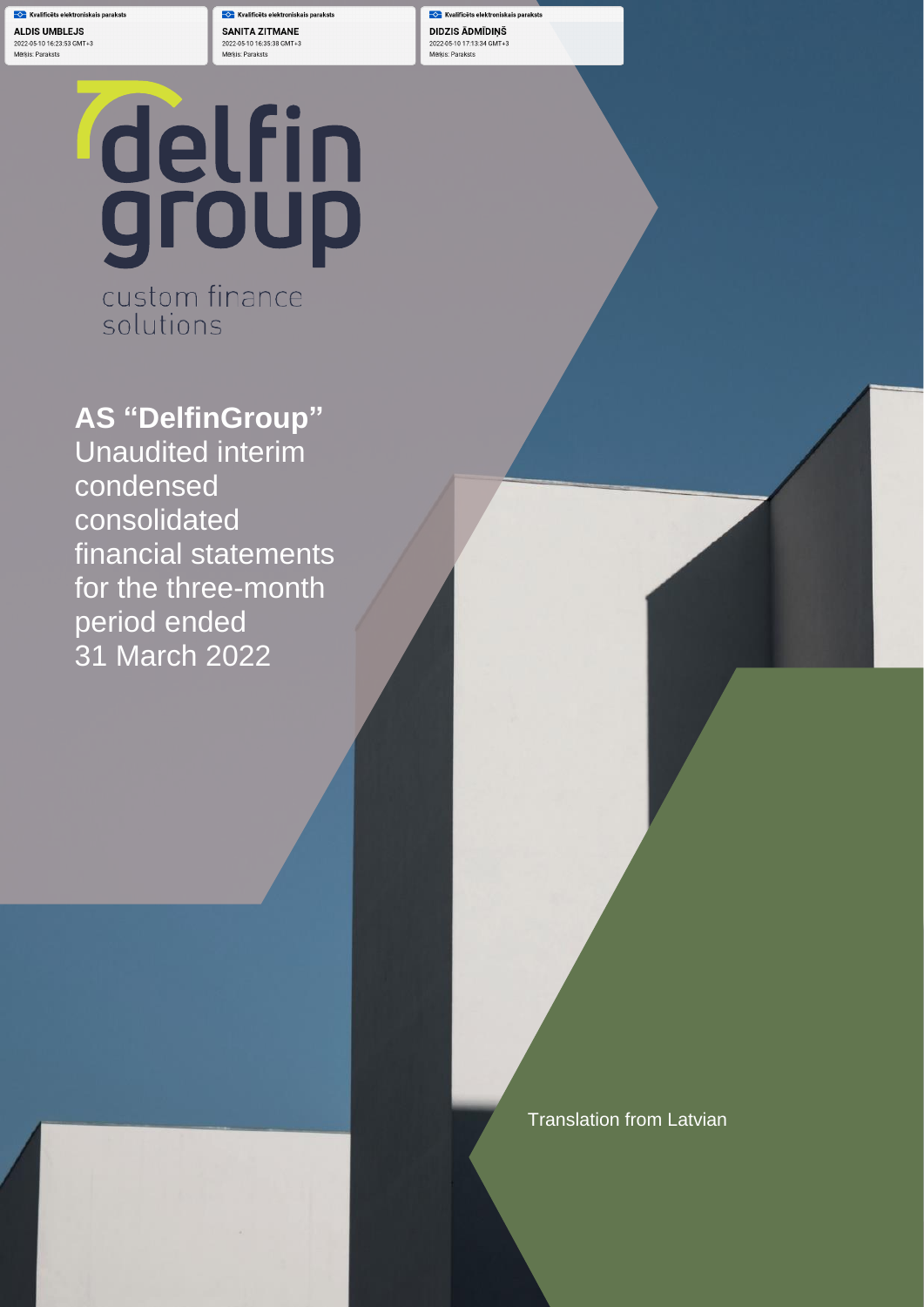## **Table of Contents**

| Information on the Company and subsidiaries                      |        |
|------------------------------------------------------------------|--------|
| Statement of management's responsibility                         | 6      |
| Management report                                                |        |
| Interim condensed consolidated Statement of<br>profit or loss    | 10     |
| Interim condensed consolidated Balance<br>sheet                  | 1 – 12 |
| Interim condensed consolidated Statement of<br>changes in equity | 13     |
| Interim condensed consolidated<br><b>Statement of cash flows</b> | 14     |
| <b>Notes</b>                                                     |        |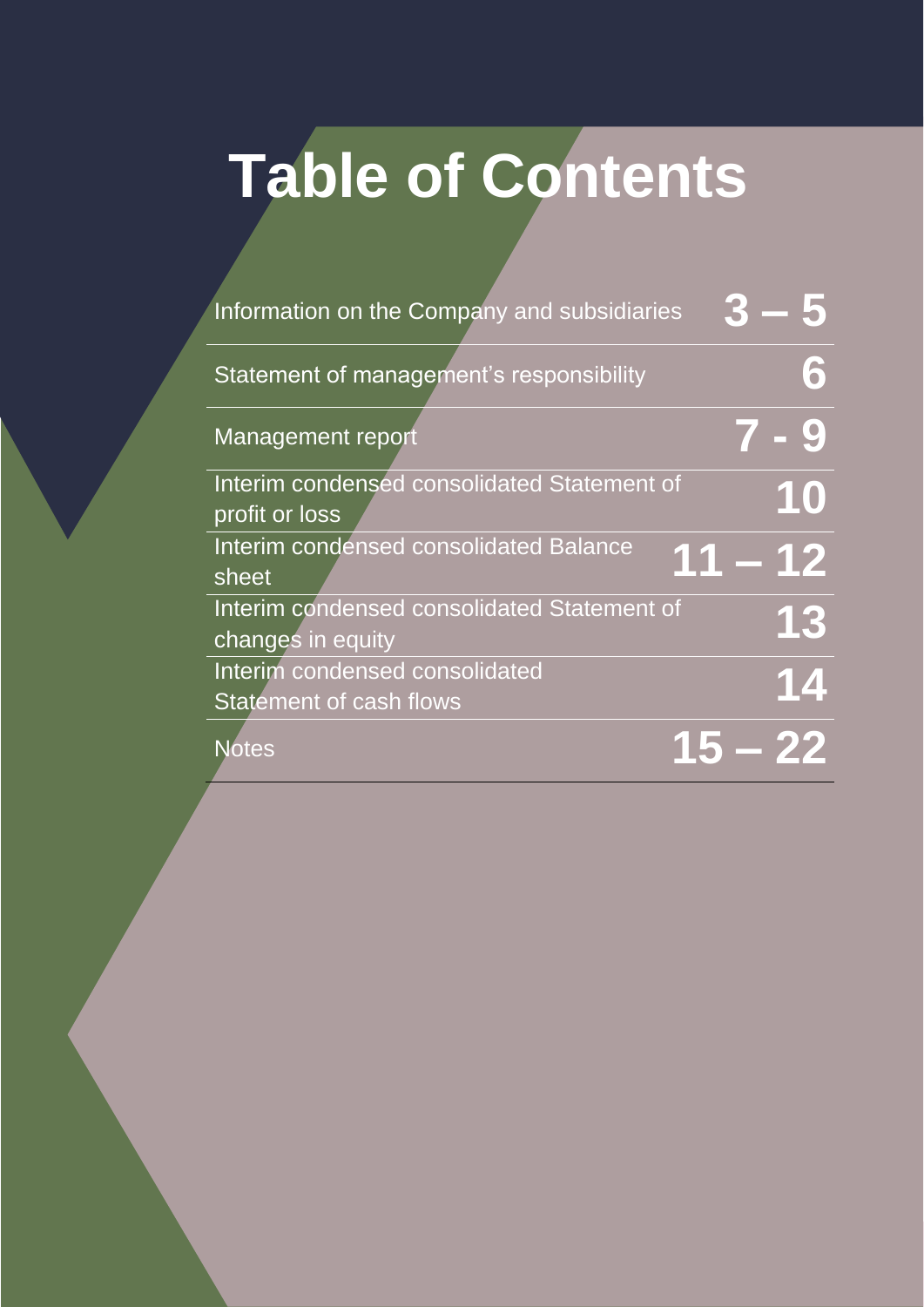## **Information on the Company and Subsidiaries**

| <b>Name of the Company</b>                                            | DelfinGroup                                                                                                                                                                                                                           |
|-----------------------------------------------------------------------|---------------------------------------------------------------------------------------------------------------------------------------------------------------------------------------------------------------------------------------|
| <b>Legal status of the Company</b>                                    | Joint stock company (till 19.01.2021, Limited liability company)                                                                                                                                                                      |
| Number, place and date of registration                                | 40103252854 Commercial Registry<br>Riga, 12 October 2009                                                                                                                                                                              |
| <b>Operations as classified by NACE</b><br>classification code system | NACE2 64.92 Other credit granting<br>NACE2 47.91 Retail sale via mail order houses or via Internet<br>NACE2 47.79 Retail sale of second-hand goods in stores<br>NACE 47.77 Retail sale of watches and jewellery in specialised stores |
| <b>Address</b>                                                        | 50A Skanstes Street,<br>Riga, LV-1013<br>Latvia                                                                                                                                                                                       |
| Names and addresses of shareholders                                   | SIA L24 Finance<br>$(57.53\%),$<br>12 Juras Street, Liepaja, Latvia                                                                                                                                                                   |
|                                                                       | <b>SIA AE Consulting</b><br>$(8.88\%)$ ,<br>50A Skanstes Street, Riga, Latvia                                                                                                                                                         |
|                                                                       | SIA EC finance<br>$(18.81\%),$<br>50A Skanstes Street, Riga, Latvia                                                                                                                                                                   |
|                                                                       | Other<br>(14.78%)                                                                                                                                                                                                                     |
| <b>Ultimate parent company</b>                                        | SIA L24 Finance<br>Reg. No. 40103718685<br>12 Juras Street, Liepaja, Latvia                                                                                                                                                           |
| <b>Names and positions of Board</b><br>members                        | Didzis Ādmīdiņš - Chairman of the Board (from 19.01.2021)                                                                                                                                                                             |
|                                                                       | Aldis Umblejs - Member of the Board (from 15.12.2021)                                                                                                                                                                                 |
|                                                                       | Sanita Zitmane - Member of the Board (from 01.03.2022)                                                                                                                                                                                |
|                                                                       | Agris Evertovskis - Chairman of the Board (from 12.10.2009 till 19.01.2021)                                                                                                                                                           |
|                                                                       | Didzis Ādmīdiņš - Member of the Board (from 11.07.2014 till 19.01.2021)                                                                                                                                                               |
|                                                                       | Kristaps Bergmanis - Member of the Board (from 11.07.2014 till 15.12.2021)                                                                                                                                                            |
|                                                                       | Ivars Lamberts - Member of the Board (from 11.01.2018 till 28.02.2022)                                                                                                                                                                |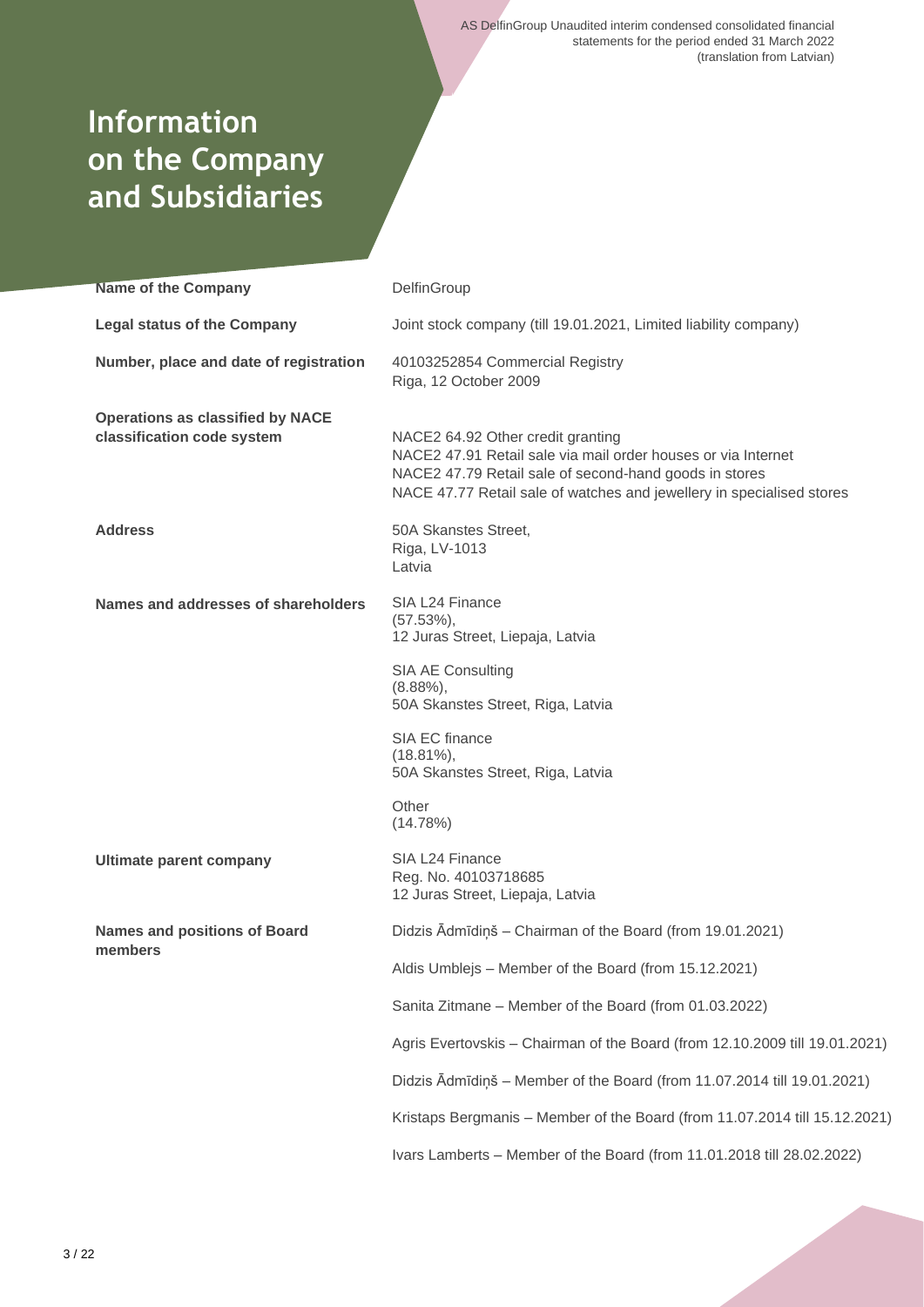| <b>Names and positions of Supervisory Board</b><br>members | Agris Evertovskis - Chairperson of the Supervisory Board (from<br>19.01.2021 till 12.04.2021, from 13.04.2021) |
|------------------------------------------------------------|----------------------------------------------------------------------------------------------------------------|
|                                                            | Gatis Kokins - Deputy Chairman of the Supervisory Board<br>(from 13.04.2021)                                   |
|                                                            | Mārtiņš Bičevskis - Member of the Supervisory Board (from<br>13.04.2021)                                       |
|                                                            | Jānis Pizičs - Member of the Supervisory Board (from<br>13.04.2021)                                            |
|                                                            | Edgars Volskis - Member of the Supervisory Board (from<br>13.04.2021)                                          |
|                                                            | Anete Ozolina - Deputy Chairman of the Supervisory Board<br>(from 19.01.2021 till 13.04.2021)                  |
|                                                            | Uldis Judinskis - Member of the Supervisory Board (from<br>19.01.2021 till 13.04.2021)                         |
|                                                            | Uldis Judinskis - Chairperson of the Supervisory Board (from<br>16.05.2019 till 19.01.2021)                    |
|                                                            | Ramona Miglāne - Deputy Chairman of the Supervisory Board<br>(from 16.05.2019 till 19.01.2021)                 |
|                                                            | Anete Ozolina - Member of the Supervisory Board (from<br>16.05.2019 till 19.01.2021)                           |
| <b>Reporting period</b>                                    | 1 January 2022 - 31 March 2022                                                                                 |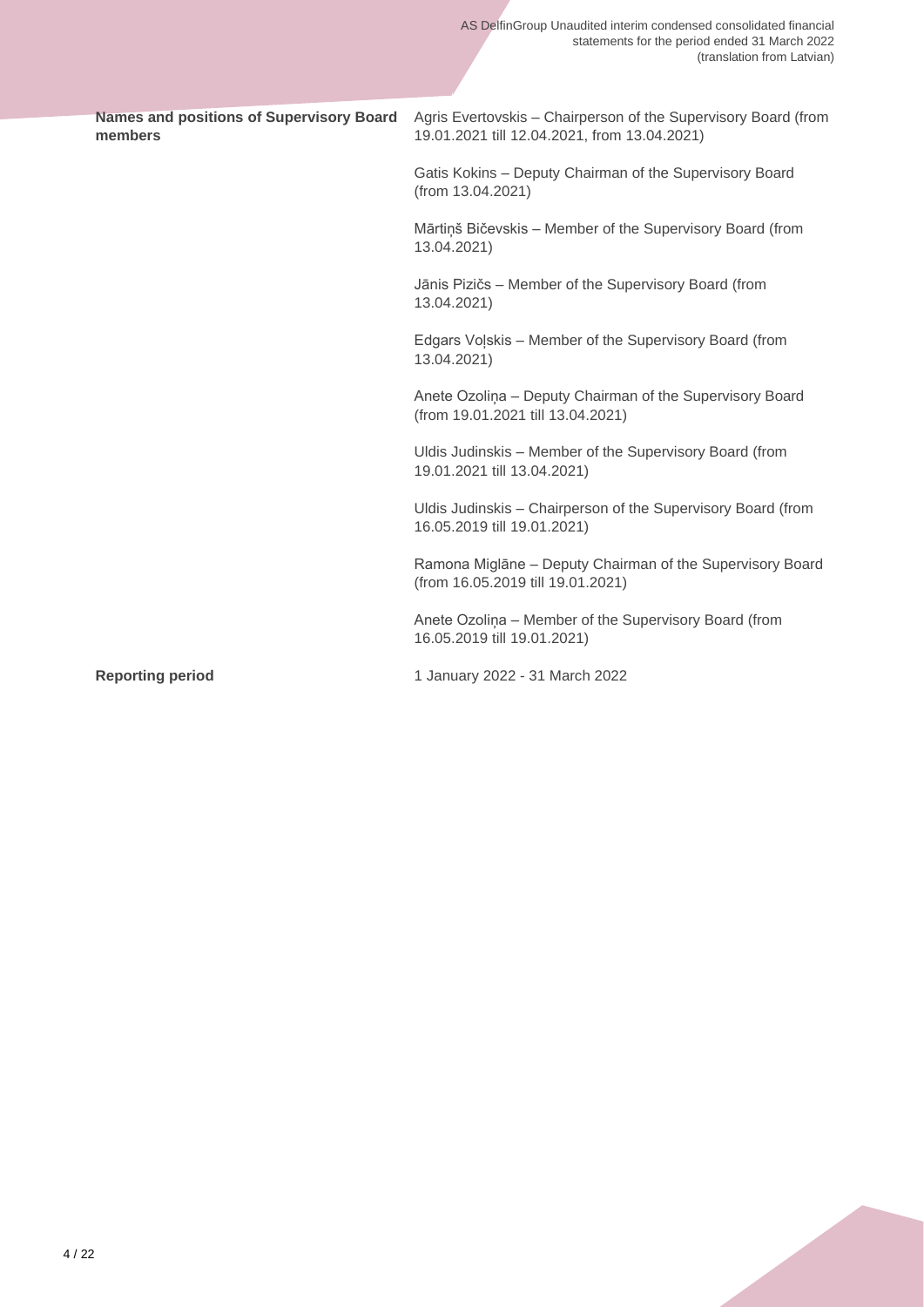## **Information on the Subsidiaries**

| <b>Subsidiary</b>                                                                       | SIA ViziaFinance (parent company interest in subsidiary –<br>$100\%$ |
|-----------------------------------------------------------------------------------------|----------------------------------------------------------------------|
| Date of acquisition of the subsidiary                                                   | 23.02.2015                                                           |
| Number, place and date of registration of the<br>subsidiary                             | 40003040217; Riga, 06 December 1991                                  |
| <b>Address of the subsidiary</b>                                                        | 50A Skanstes Street, Riga, Latvia                                    |
| <b>Operations as classified by NACE</b><br>classification code system of the subsidiary | 64.92 Other financing services                                       |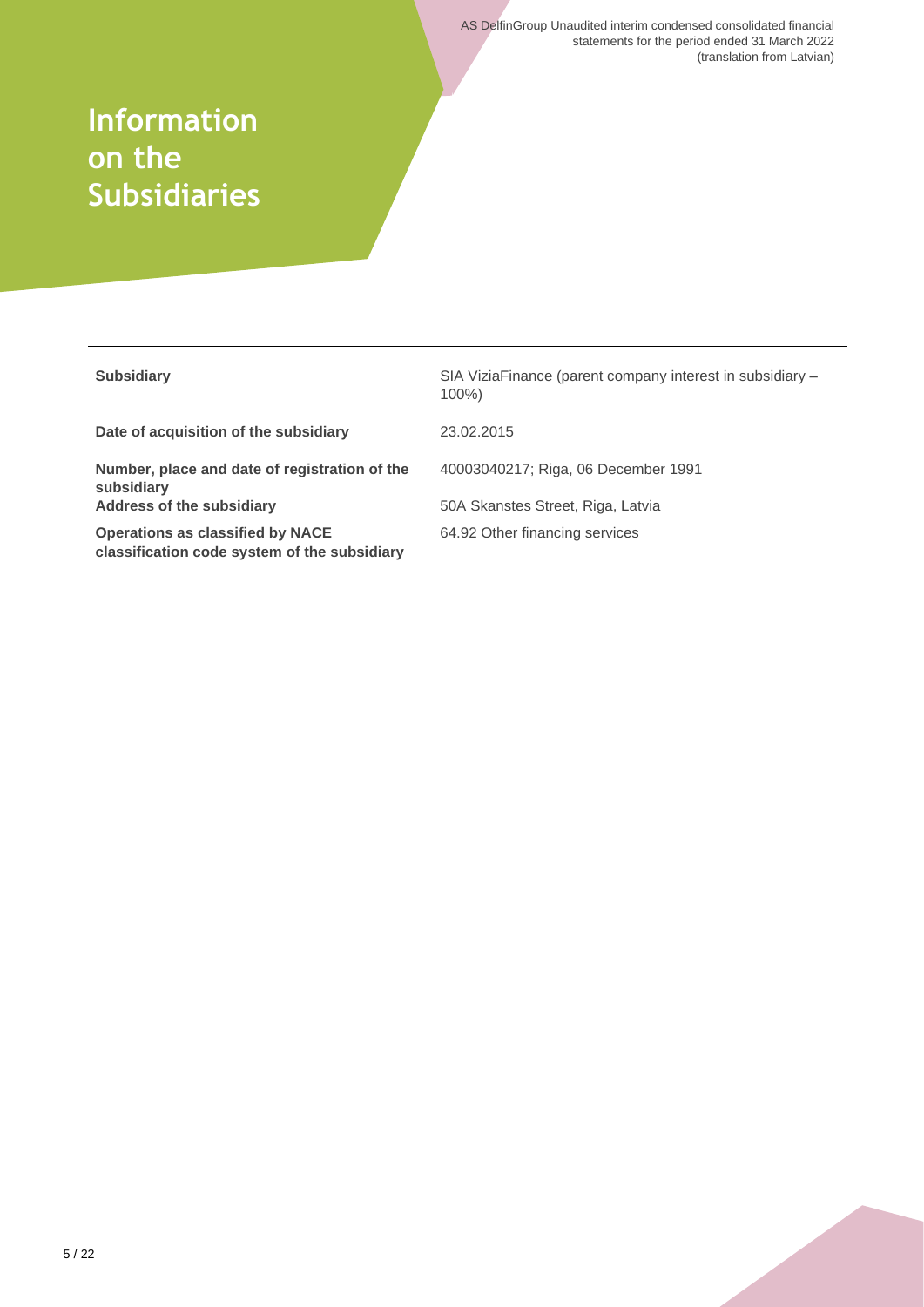## **Statement of management`s responsibility**

The management of AS DelfinGroup (hereinafter – the Company) is responsible for the preparation of the Interim condensed consolidated financial statements for the three-month period ended 31 March 2022 (hereinafter – interim condensed consolidated financial statements) of the Company and its subsidiaries (hereinafter – the Group).

The interim condensed consolidated financial statements set out on pages 10 to 22 are prepared in accordance with the source documents and present the financial position of the Group as of 31 March 2022 and the results of its operations, changes in shareholders' equity and cash flows for the three-month period ended 31 March 2022. The management report set out on pages 7 to 9 presents fairly the financial results of the reporting period and future prospects of the Group.

The interim condensed consolidated financial statements are prepared on a going concern basis in accordance with International Financial Reporting Standards as adopted by the European Union. Appropriate accounting policies have been applied on a consistent basis. Prudent and reasonable judgments and estimates have been made by the Management in the preparation of the financial statements.

The Management of AS DelfinGroup is responsible for the maintenance of proper accounting records, the safeguarding of the Group's assets and the prevention and detection of fraud and other irregularities in the Group. The Management is also responsible for compliance with requirements of legal acts of the countries where Group companies and the Parent company operate.

**Didzis Ādmīdiņš** Chairman of the Board **Aldis Umblejs** Board Member

**Sanita Zitmane** Board Member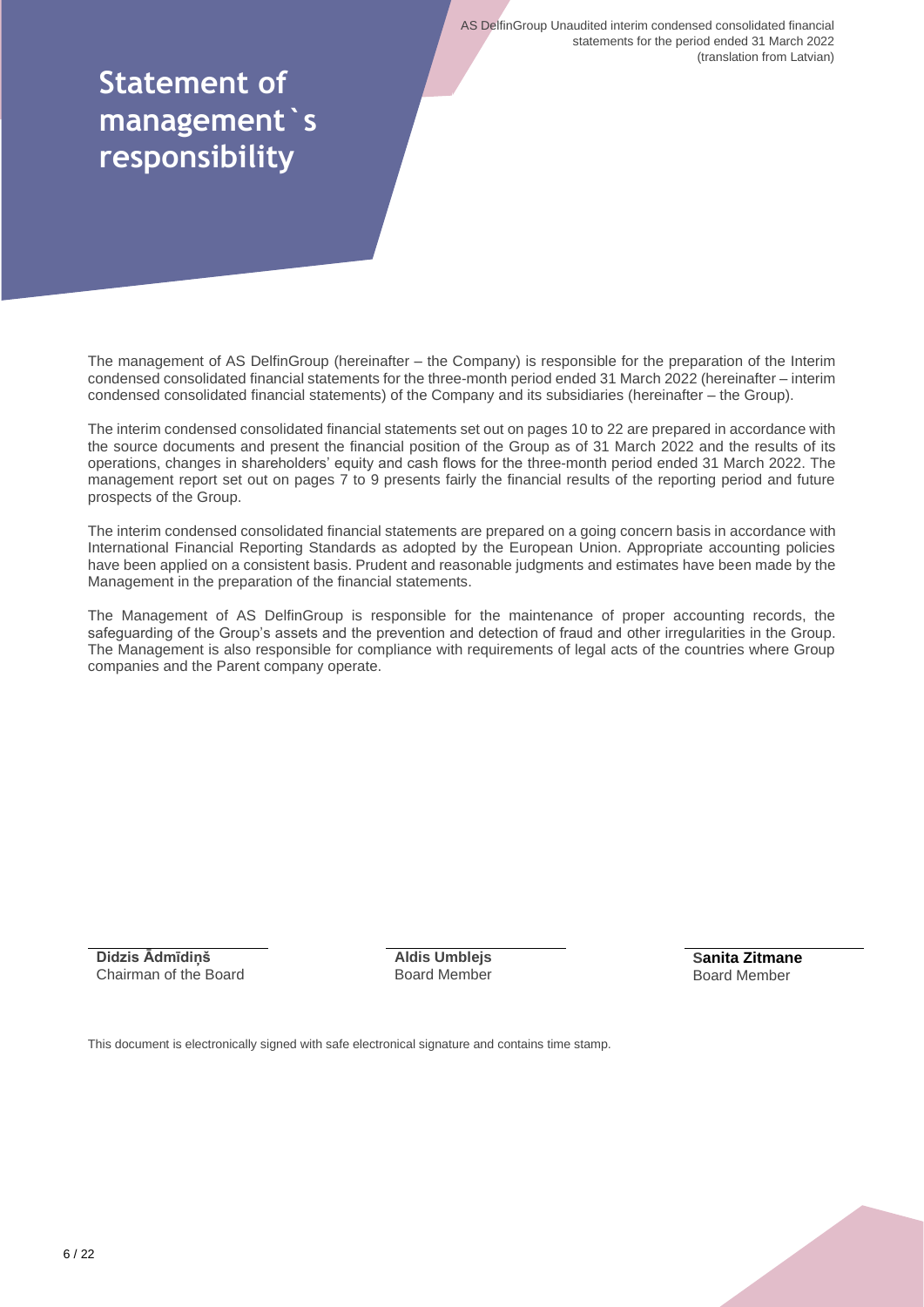## **Management report**

During the 1<sup>st</sup> quarter of 2022 Latvian financial services company AS DelfinGroup has reached a turnover of EUR 7.5 million which is 24% more compared to the same period in 2021. Over the first three months of 2022 EBITDA also showed a stable growth increasing by 8% while the Group achieved significant profitability improvements. Profit before taxes during the first three months of 2022 increased by 42% year-on-year and reached EUR 1.6 million, at the same time net profit increased by 76% and reached EUR 1.4 million. The increased revenue was mainly facilitated by the growth of activity in consumer lending, pawn lending and retail of pre-owned goods segments, while profitability was significantly improved by reduced costs of interest-bearing liabilities.

In the first quarter of 2022 AS *DelfinGroup* issued EUR 15.1 million EUR in new loans securing loan issuance growth of 60% year on year. Growth in loan issuance was mainly supported by significant consumer lending increase that grew by 73%. In addition, easing of Covid-19 restrictions during the first quarter gave a positive impact on pawn loan issuance which increased by 30% compared to the same period in 2021. Consequently, strong loan issuance resulted in a record high net loan portfolio amount reaching EUR 47.1 million which is 46% increase year-on-year.

On 1 March the composition of the Management Board of AS *DelfinGroup* was changed: Sanita Zitmane was appointed as a Member of the Management board. She replaced Chief Operations Officer Ivars Lamberts who decided to resign from his position as a Member of the Management Board and to undertake other activities outside the Group.

During the first three months of 2022 AS *DelfinGroup* completed the acquisition of the AS *Moda Kapitāls* pawn shop business, which was started in August 2021. AS *Moda Kapitāls* owned the fourth largest pawn shop network in Latvia and the acquisition of its business will strengthen the leading position of AS *DelfinGroup* in regions. After the conclusion of the deal, a new branch was opened in Daugavpils, while Banknote branches in Ludza and Preiļi was moved to better and larger premises.

Another major improvement during the last quarter was increasing the maximum available loan amount for VIZIA clients from EUR 7 000 up to EUR 10 000. Such step will allow VIZIA brand to adapt the growing customer demand for larger loan transactions that have been observed over the last periods.

Following the aggression of Russia in Ukraine, during the 1st quarter of 2022 AS *DelfinGroup* actively supported the war-affected people of Ukraine and donated in total EUR 100 000 to two initiatives: EUR 70 000 for the Entrepreneurs for Peace (*Uzņēmēji mieram*) movement and EUR 30 000 for the Ziedot.lv *Stand With Ukraine* initiative.

On 28 March AS *DelfinGroup* held an Extraordinary Meeting of Shareholders during which shareholders of AS *DelfinGroup* approved dividend distribution in the amount of EUR 780 thousand, namely EUR 0.0172 per share, from the profit of 4th quarter of 2021. Dividends were paid according to AS DelfinGroup dividend policy which anticipate quarterly dividend payments up to 50% from previous quarters' net profit. In addition, shareholders approved amendments to the Employee Stock Options Program allowing the company to grant up to 100 000 shares within the period of 4 years to strategic employees.

On 30 March AS *DelfinGroup* published its audited annual report and Corporate Governance Report for 2021. Reports are available at AS *DelfinGroup* webpage [www.delfingroup.lv](http://www.delfingroup.lv/) or on *Nasdaq Riga* stock exchange.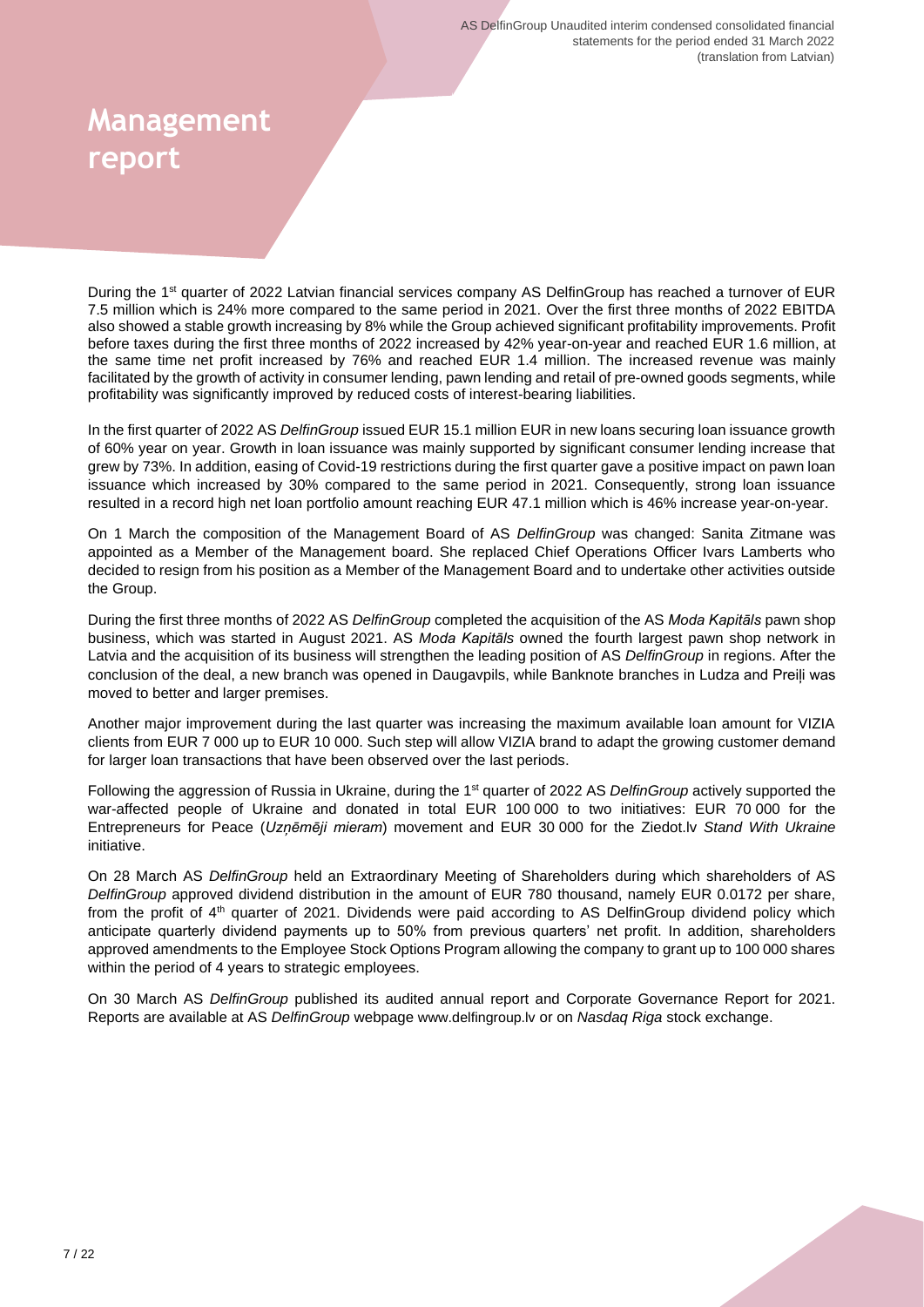## **Management report (CONTINUED)**

By implementing the business strategy and all planned activities, the following financial results of the Group were achieved in the first three months of 2022 (profit statement items are compared to the same period of the previous year, balance sheet items are compared to the data as at 31.12.2021):

| <b>Position</b>     | <b>EUR, million</b> | Change, % |
|---------------------|---------------------|-----------|
| Net loan portfolio  | 47.0                | $+9.6$    |
| <b>Assets</b>       | 55.7                | $+7.0$    |
| Revenue             | 7.5                 | $+24.2$   |
| <b>EBITDA</b>       | 2.6                 | $+8.3$    |
| Profit before taxes | 1.6                 | $+42.0$   |
| Net profit          | 1.4                 | $+75.8$   |

And following the Group's key financial figures for the last 5 financial quarters:

| <b>Position</b>                  | 2021 Q1 | 2021 Q2 | 2021 Q3 | 2021 Q4 | 2022 Q1 |
|----------------------------------|---------|---------|---------|---------|---------|
| Total income, EUR million        | 6.0     | 5.9     | 6.5     | 7.1     | 7.5     |
| EBITDA, EUR million              | 2.4     | 2.2     | 2.4     | 3.1     | 2.6     |
| EBITDA margin, %                 | 40%     | 37%     | 37%     | 44%     | 35%     |
| EBIT, EUR million                | 2.1     | 2.0     | 2.1     | 2.8     | 2.3     |
| EBIT margin, %                   | 35%     | 34%     | 33%     | 39%     | 31%     |
| Profit before taxes, EUR million | 1.1     | 1.1     | 1.2     | 1.7     | 1.6     |
| Net profit, EUR million          | 0.8     | 0.8     | 1.0     | 1.6     | 1.4     |
| Net profit margin, %             | 13%     | 14%     | 16%     | 23%     | 19%     |
| ROE (annualised), %              | 36%     | 38%     | 46%     | 47%     | 32%     |
| Current ratio                    | 1.0     | 0.9     | 1.4     | 1.5     | 1.4     |

#### **EBITDA calculation, EUR million:**

|                                               | 2022 Q1 | 2021 Q1 |
|-----------------------------------------------|---------|---------|
| <b>Item</b>                                   |         |         |
| Profit before tax                             | 1.6     | 1.1     |
| Interest expenses and similar expenses        | 0.7     | 1.0     |
| Depreciation of fixed assets and amortisation | 0.3     | 0.3     |
| <b>EBITDA, EUR million</b>                    | 2.6     | 2.4     |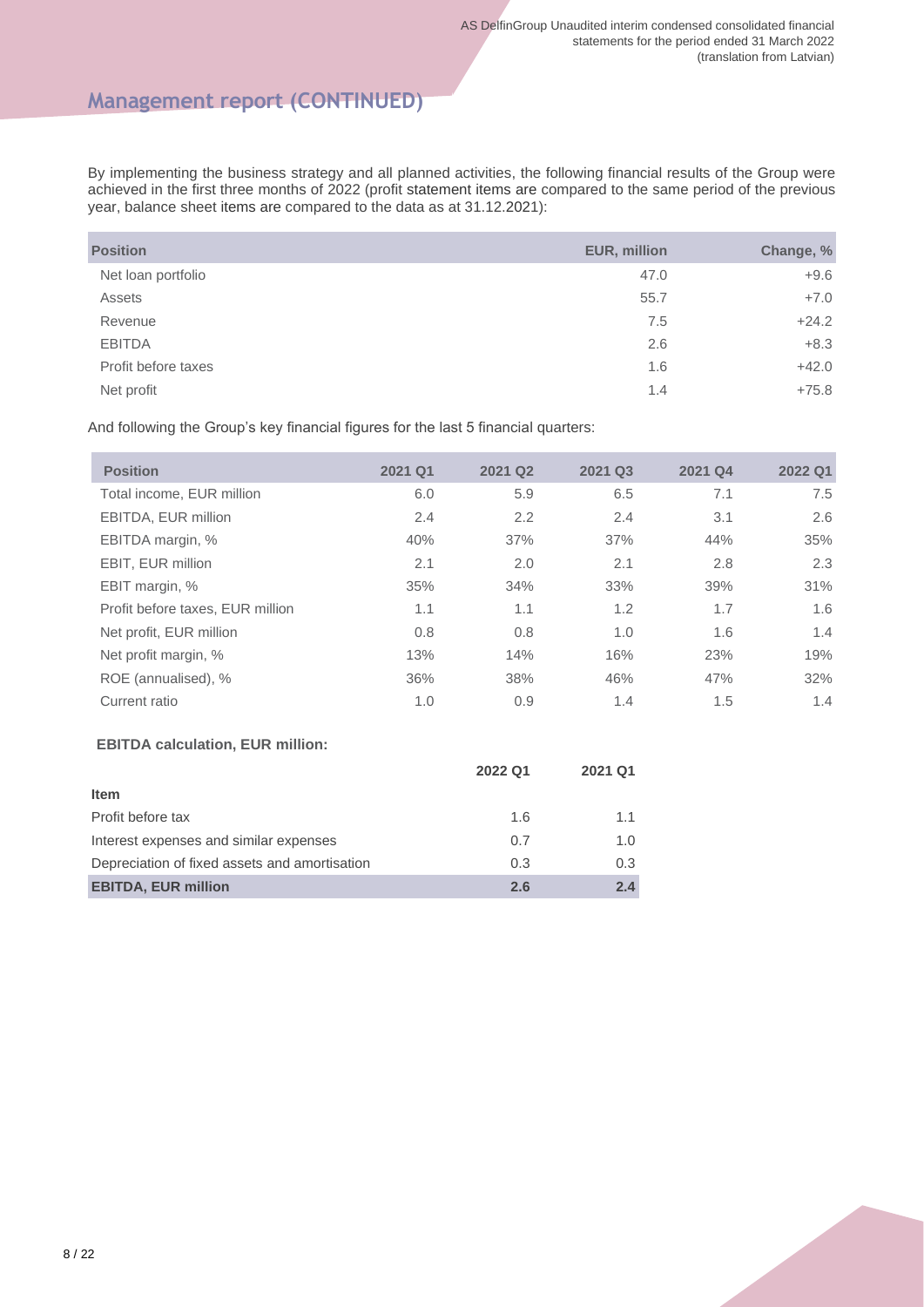### **Management report (CONTINUED)**

As for compliance with the Issue Terms of notes issue ISIN LV0000850048 and ISIN LV0000802536 the financial covenant computation is as follows:

| Covenant                                                                                                                                                                                                                                             | Value as of<br>31.03.2022 | Compliance |
|------------------------------------------------------------------------------------------------------------------------------------------------------------------------------------------------------------------------------------------------------|---------------------------|------------|
| to maintain a Capitalization Ratio at least 25%                                                                                                                                                                                                      | 38%                       | ves        |
| to maintain consolidated ICR of at least 1.25 times, calculated on the<br>trailing 12 month basis                                                                                                                                                    | 2.6                       | ves        |
| to maintain the Net Loan portfolio, plus Cash, net value of outstanding<br>Mintos Debt Security and secured notes balance, at least 1.2 times<br>the outstanding principal amount of all unsecured interest-bearing<br>debt on a consolidated basis. | 2.4                       | ves        |

#### **Branches**

As at 31 March 2022, the Group had 93 branches in 38 cities in Latvia (31.12.2021 - 93 branches in 38 cities).

#### **Risk management**

The Group is not exposed to foreign exchange rate risk because the basic transaction currency is the Euro. Majority of the funding of the Group consists of fixed coupon rate bonds and loans, so that the Group is not exposed to variable interest rate risk. Accurate application of the prudent strategies chosen has allowed the Group to successfully manage its financial risks, particularly the liquidity and credit risk. All Group transactions are performed in Latvia, the Group has no counterparties in Russia and Belarus thus the impact of the war in Ukraine and the associated sanctions has insignificant effect on the company's operations.

#### **Distribution of the profit proposed by the Company**

The Company's board recommends the distribution of Q1 2022 profit as dividends in accordance with the Company's dividend policy, which sets the target of 50% quarterly dividend payout.

**Didzis Ādmīdiņš** Chairman of the Board **Aldis Umblejs** Board Member **Sanita Zitmane** Board Member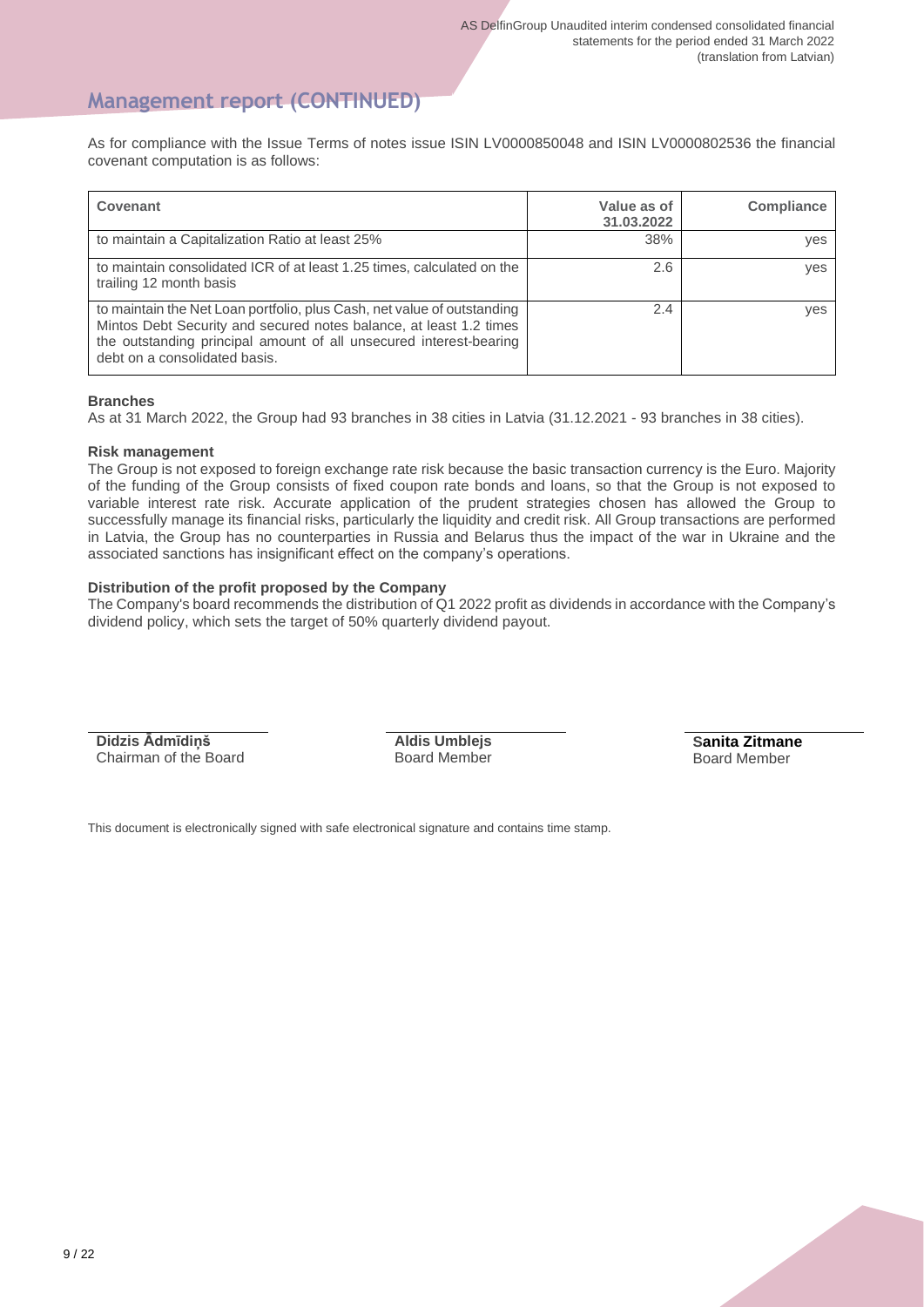## **Interim condensed consolidated Statement of profit or loss for the threemonth period ended 31 March 2022**

|                                        |              | For 3 months ended 31 March |               |
|----------------------------------------|--------------|-----------------------------|---------------|
|                                        |              | 2022                        | 2021          |
|                                        | <b>Notes</b> | <b>EUR</b>                  | <b>EUR</b>    |
|                                        |              |                             |               |
| Net sales                              | (2)          | 1 465 757                   | 1 205 931     |
| Cost of sales                          |              | (894, 488)                  | (748019)      |
| Interest income and similar income     | (3)          | 6 010 037                   | 4 811 978     |
| Interest expenses and similar expenses | (4)          | (688911)                    | (1011277)     |
| Credit loss expenses                   |              | (1083489)                   | (732 371)     |
| <b>Gross profit</b>                    |              | 4 808 906                   | 3 5 2 6 2 4 2 |
|                                        |              |                             |               |
| Selling expenses                       | (5)          | (1757066)                   | (1325686)     |
| Administrative expenses                | (6)          | (1279404)                   | (944680)      |
| Other operating income                 |              | 24 275                      | 16 297        |
| Other operating expenses               |              | (195 386)                   | (144307)      |
| Profit before corporate income tax     |              | 1601325                     | 1 127 866     |
|                                        |              |                             |               |
| Income tax expenses                    |              | (187656)                    | (323656)      |
|                                        |              |                             |               |
| Net profit for the reporting period    |              | 1 413 669                   | 804 210       |
|                                        |              |                             |               |
| Earnings per share                     | (7)          | 0.031                       | 0.020         |

Notes on pages from 15 to 22 are an integral part of these interim condensed consolidated financial statements.

**Didzis Ādmīdiņš** Chairman of the Board **Aldis Umblejs** Board Member

**Sanita Zitmane** Board Member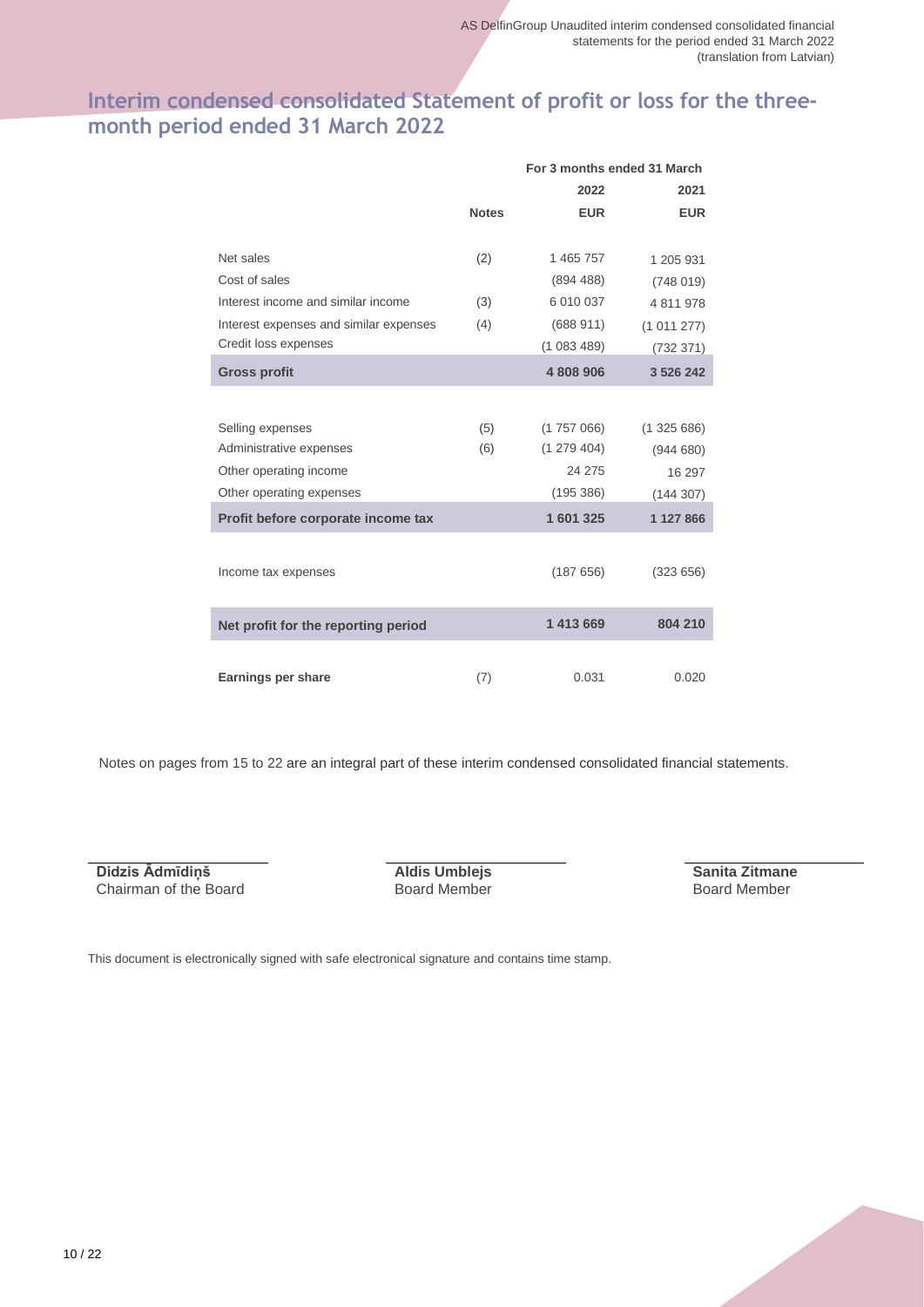## **Interim condensed consolidated Balance sheet as at 31 March 2022**

| <b>Assets</b>                                                                                 |              | Group<br>31 March 2022 | Group<br>31 December 2021 |
|-----------------------------------------------------------------------------------------------|--------------|------------------------|---------------------------|
| <b>Non-current assets:</b><br>Intangible assets:<br>Patents, licences, trademarks and similar | <b>Notes</b> | <b>EUR</b>             | <b>EUR</b>                |
| rights                                                                                        |              | 62 336                 | 64 037                    |
| Internally developed software                                                                 |              | 420 530                | 376816                    |
| Other intangible assets                                                                       |              | 112 074                | 50 669                    |
| Goodwill                                                                                      |              | 127 616<br>21 365      | 127 616<br>18 8 34        |
| Advances on intangible assets                                                                 |              | 743 921                | 637972                    |
| Total intangible assets:                                                                      |              |                        |                           |
| Property, plant and equipment:                                                                |              |                        |                           |
| Land, buildings, structures and perennials                                                    |              | 181 755                | 169 906                   |
| Investments in property, plant and equipment                                                  |              | 183 074                | 186 681                   |
| Right-of-use assets                                                                           |              | 2914786                | 2 972 570                 |
| Other fixtures and fittings, tools and<br>equipment                                           |              | 192 000                | 206 604                   |
| Total property, plant and equipment                                                           |              | 3 471 615              | 3 535 761                 |
|                                                                                               |              |                        |                           |
| <b>Non-current financial assets:</b>                                                          |              |                        |                           |
| Loans and receivables                                                                         | (8)          | 31 940 900             | 28 569 431                |
| <b>Total non-current financial assets:</b>                                                    |              | 31 940 900             | 28 569 431                |
| <b>Total non-current assets:</b>                                                              |              | 36 156 436             | 32 743 164                |
| <b>Current assets:</b><br>Inventories:                                                        |              |                        |                           |
| Finished goods and goods for sale                                                             |              | 2 138 239              | 1 949 490                 |
| <b>Total inventories:</b>                                                                     |              | 2 138 239              | 1 949 490                 |
| <b>Receivables:</b>                                                                           |              |                        |                           |
| Loans and receivables                                                                         | (8)          | 15 150 021             | 14 392 319                |
| Other debtors                                                                                 |              | 389 213                | 352 269                   |
| Deferred expenses                                                                             |              | 151 427                | 167 436                   |
| <b>Total receivables:</b>                                                                     |              | 15 690 661             | 14 912 024                |
| Cash and cash equivalents                                                                     |              | 1704 164               | 2 459 862                 |
| <b>Total current assets:</b>                                                                  |              | 19 533 064             | 19 321 376                |
| <b>Total assets</b>                                                                           |              | 55 689 500             | 52 064 540                |

Notes on pages from 15 to 22 are an integral part of these interim condensed consolidated financial statements.

**Didzis Ādmīdiņš** Chairman of the Board **Aldis Umblejs** Board Member **Sanita Zitmane** Board Member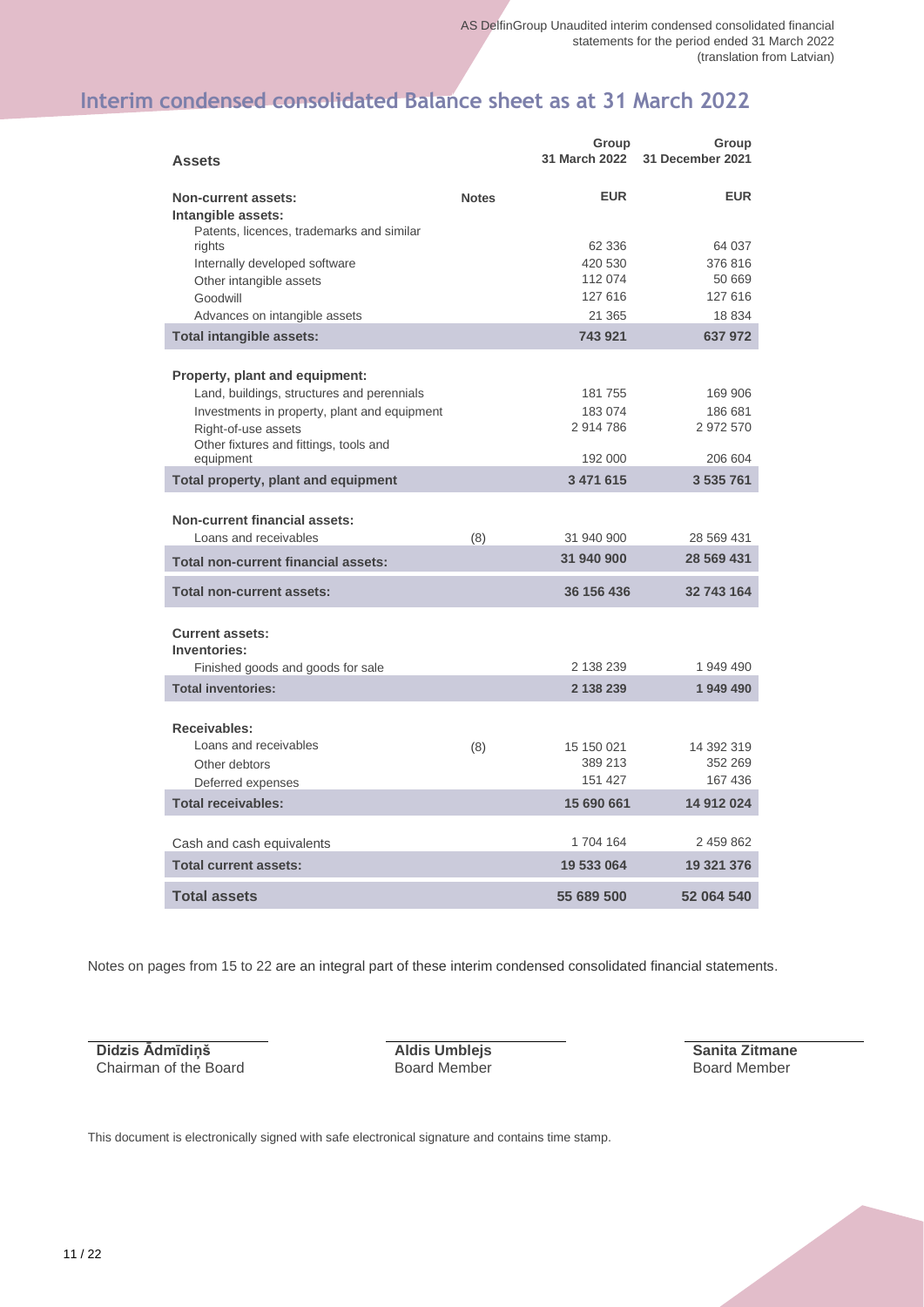## **Interim condensed consolidated Balance sheet as at 31 March 2022**

|                                                                       |              | Group                                | Group                              |
|-----------------------------------------------------------------------|--------------|--------------------------------------|------------------------------------|
| Liabilities and equity                                                |              | 31 March 2022                        | 31 December 2021                   |
| Equity:<br>Share capital<br>Share premium                             | <b>Notes</b> | <b>EUR</b><br>4 531 959<br>6 890 958 | <b>EUR</b><br>4531959<br>6 890 958 |
| Retained earnings:<br>- brought forward<br>- for the reporting period |              | 5 174 907<br>1 413 669               | 1730 571<br>4 223 833              |
| <b>Total equity:</b>                                                  |              | 18 011 493                           | 17 377 321                         |
| Liabilities:<br>Long-term liabilities:                                |              |                                      |                                    |
| Bonds issued                                                          | (9)          | 11 974 796                           | 10 825 162                         |
| Other borrowings                                                      | (10)         | 9 158 404                            | 8 0 8 6 4 6 8                      |
| Lease liabilities for right-of-use assets                             |              | 2 558 331                            | 2 652 498                          |
| <b>Total long-term liabilities:</b>                                   |              | 23 691 531                           | 21 564 128                         |
| <b>Short-term liabilities:</b>                                        |              |                                      |                                    |
| Bonds issued                                                          | (9)          | 15 865                               | 13 003                             |
| Other borrowings                                                      | (10)         | 10 494 861                           | 10 487 168                         |
| Lease liabilities for right-of-use assets                             |              | 687 659                              | 652 699                            |
| Trade payables                                                        |              | 782 049                              | 805 784                            |
| Taxes and social insurance                                            |              | 490 665                              | 398 268                            |
| Unpaid dividends<br><b>Accrued liabilities</b>                        | (11)         | 779 497                              |                                    |
|                                                                       |              | 735 880                              | 766 169                            |
| <b>Total short-term liabilities:</b>                                  |              | 13 986 476                           | 13 123 091                         |
| <b>Total liabilities</b>                                              |              | 37 678 007                           | 34 687 219                         |
|                                                                       |              |                                      |                                    |
| <b>Total liabilities and equity</b>                                   |              | 55 689 500                           | 52 064 540                         |

Notes on pages from 15 to 22 are an integral part of these interim condensed consolidated financial statements.

**Didzis Ādmīdiņš** Chairman of the Board **Aldis Umblejs** Board Member **Sanita Zitmane** Board Member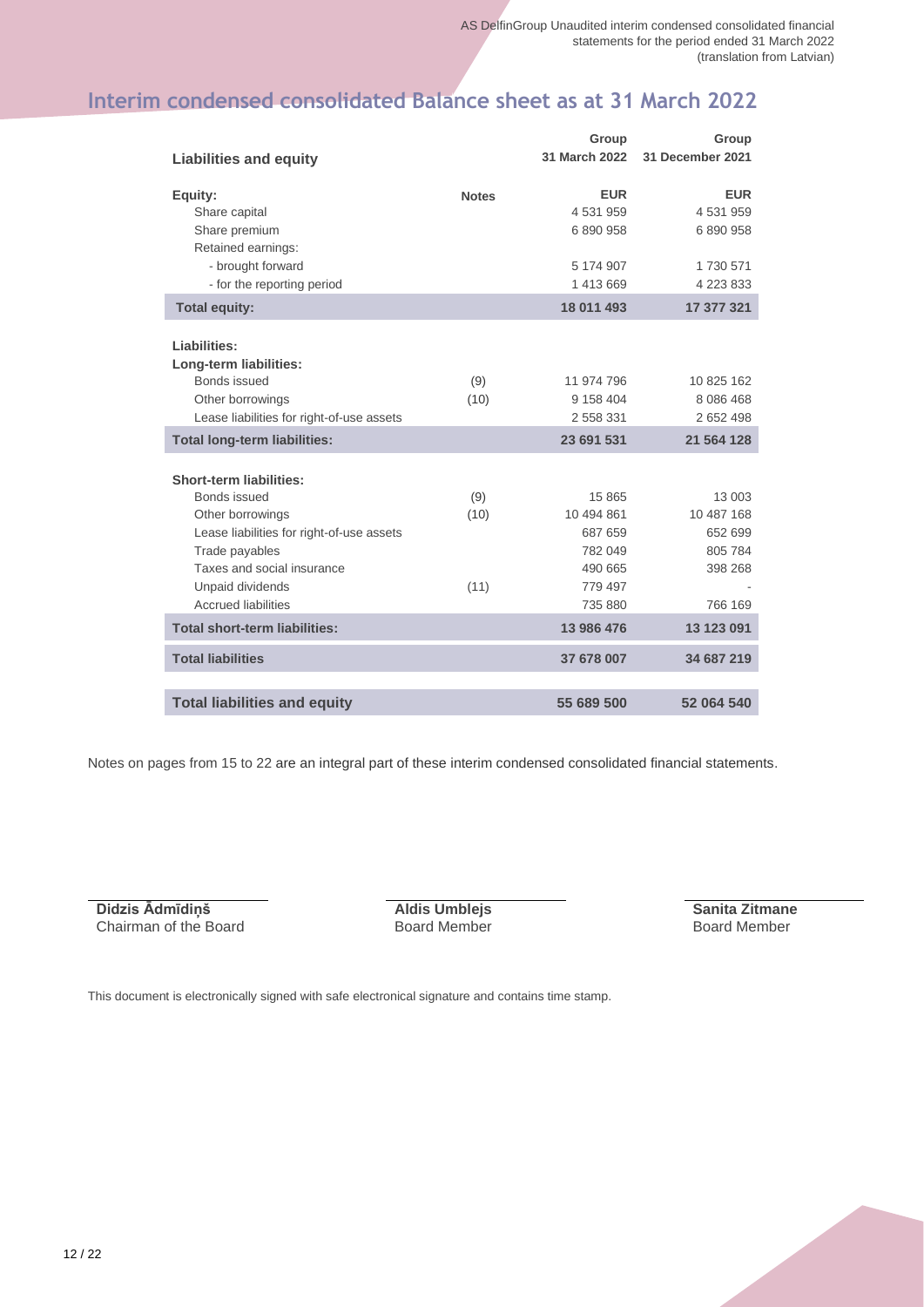## **Interim condensed consolidated Statement of changes in equity for the three-month period ended 31 March**

|                                                   | Share capital | Share premium | <b>Retained</b><br>earnings | <b>Total</b>         |
|---------------------------------------------------|---------------|---------------|-----------------------------|----------------------|
|                                                   | <b>EUR</b>    | <b>EUR</b>    | <b>EUR</b>                  | <b>EUR</b>           |
| As at 01 January 2021                             | 4 000 000     |               | 5 453 709                   | 9 453 709            |
| Dividends paid<br>Profit for the reporting period | -             | ٠             | (1280000)<br>804 210        | (1280000)<br>804 210 |
| <b>As at 31 March 2021</b>                        | 4 000 000     |               | 4 977 919                   | 8977919              |

| As at 01 January 2022                                  | 4 531 959 | 6890958 | 5954404              | 17 377 321           |
|--------------------------------------------------------|-----------|---------|----------------------|----------------------|
| Dividends paid (11)<br>Profit for the reporting period | ٠<br>-    | ۰       | (779.497)<br>1413669 | (779.497)<br>1413669 |
| <b>As at 31 March 2022</b>                             | 4 531 959 | 6890958 | 6 588 576            | 18 011 493           |

Notes on pages from 15 to 22 are an integral part of these interim condensed consolidated financial statements.

**Didzis Ādmīdiņš** Chairman of the Board **Aldis Umblejs** Board Member **Sanita Zitmane** Board Member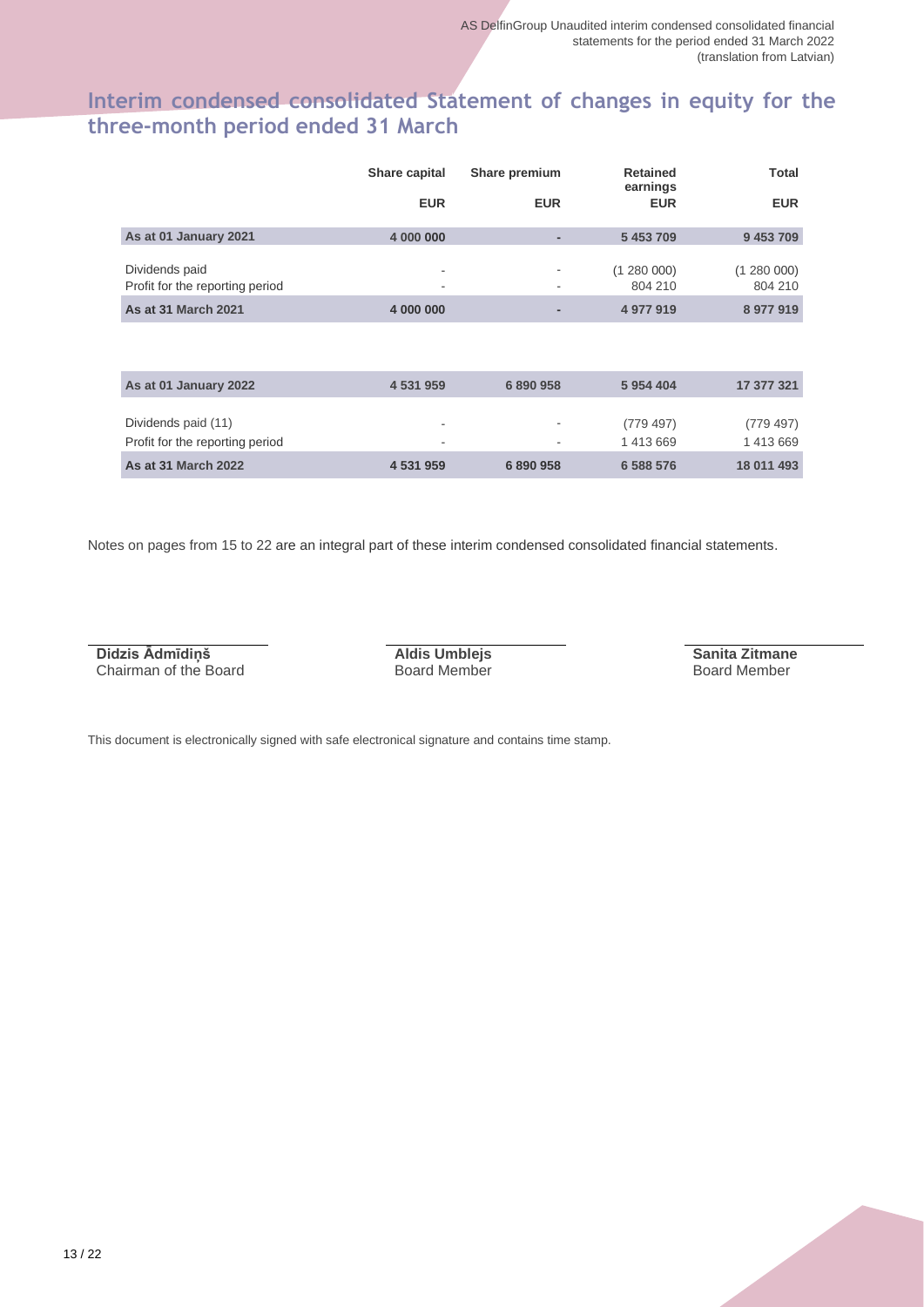#### **Interim condensed consolidated statement of cash flows for the threemonth period ended 31 March 2022 For 3 months**

|                                                                                                                                                                                                                                                                                             | <b>Notes</b> | For 3 months<br>ended 31 March<br>2022<br><b>EUR</b>              | For 3 months<br>ended 31 March<br>2021<br><b>EUR</b>              |
|---------------------------------------------------------------------------------------------------------------------------------------------------------------------------------------------------------------------------------------------------------------------------------------------|--------------|-------------------------------------------------------------------|-------------------------------------------------------------------|
| Cash flow from operating activities                                                                                                                                                                                                                                                         |              |                                                                   |                                                                   |
| Profit before corporate income tax                                                                                                                                                                                                                                                          |              | 1 601 325                                                         | 1 127 866                                                         |
| Adjustments for non-cash items:<br>a) depreciation of fixed assets and amortisation of intangible assets<br>b) depreciation of right-of-use assets<br>c) credit loss expenses<br>d) cessation results<br>e) interest income and similar income<br>f) interest expenses and similar expenses | (3)<br>(4)   | 103 344<br>187 596<br>1 083 489<br>79 469<br>(6010037)<br>688 911 | 54 988<br>197 449<br>732 371<br>133 353<br>(4811978)<br>1 011 277 |
|                                                                                                                                                                                                                                                                                             |              |                                                                   |                                                                   |
| Profit before adjustments of working capital and short-term liabilities                                                                                                                                                                                                                     |              | (2, 265, 903)                                                     | (1554674)                                                         |
| Change in operating assets/liabilities:<br>a) (Increase) on loans and receivables and other debtors<br>b) (Increase) on inventories<br>c) (Decrease)/increase on trade payable and accrued liabilities                                                                                      |              | (5147269)<br>(188749)<br>871 707                                  | 1880860<br>(159 298)<br>285 512                                   |
| Gross cash flow from operating activities                                                                                                                                                                                                                                                   |              | (6730214)                                                         | 452 400                                                           |
| Interest received                                                                                                                                                                                                                                                                           |              | 5 923 967                                                         | 4 677 555                                                         |
| Interest paid                                                                                                                                                                                                                                                                               |              | (1025857)                                                         | (1152737)                                                         |
| Corporate income tax payments                                                                                                                                                                                                                                                               |              | (979191)                                                          | (754 536)                                                         |
| Net cash flow from operating activities                                                                                                                                                                                                                                                     |              | (2811295)                                                         | 3 222 682                                                         |
| <b>Cash flow from investing activities</b><br>Acquisition of fixed assets, intangibles<br>Loans repaid (other than core business of the Company)                                                                                                                                            |              | (203 188)                                                         | (8390)<br>29 941                                                  |
| Net cash flow from investing activities                                                                                                                                                                                                                                                     |              | (203 188)                                                         | (54049)                                                           |
| Cash flow from financing activities                                                                                                                                                                                                                                                         |              |                                                                   |                                                                   |
| Loans received<br>Loans repaid<br>Bonds issued<br>Redemption of bonds                                                                                                                                                                                                                       |              | 3 3 9 4 5 7 9<br>(2044977)<br>1 142 347<br>(2347)                 | 2 246 431<br>(6644224)<br>19 000                                  |
| Repayment of lease liabilities<br>Dividends paid                                                                                                                                                                                                                                            |              | (230 817)                                                         | (194 493)<br>(1280000)                                            |
| Net cash flow from financing activities                                                                                                                                                                                                                                                     |              | 2 2 5 8 7 8 5                                                     | (5853286)                                                         |
| Net cash flow of the reporting period                                                                                                                                                                                                                                                       |              | (755698)                                                          | (2684653)                                                         |
| Cash and cash equivalents at the beginning of the reporting period                                                                                                                                                                                                                          |              | 2 459 862                                                         | 4 591 954                                                         |
| Cash and cash equivalents at the end of the reporting period                                                                                                                                                                                                                                |              | 1704 164                                                          | 1 907 301                                                         |

Notes on pages from 15 to 22 are an integral part of these interim condensed consolidated financial statements.

**Didzis Ādmīdiņš** Chairman of the Board

**Aldis Umblejs** Board Member **Sanita Zitmane** Board Member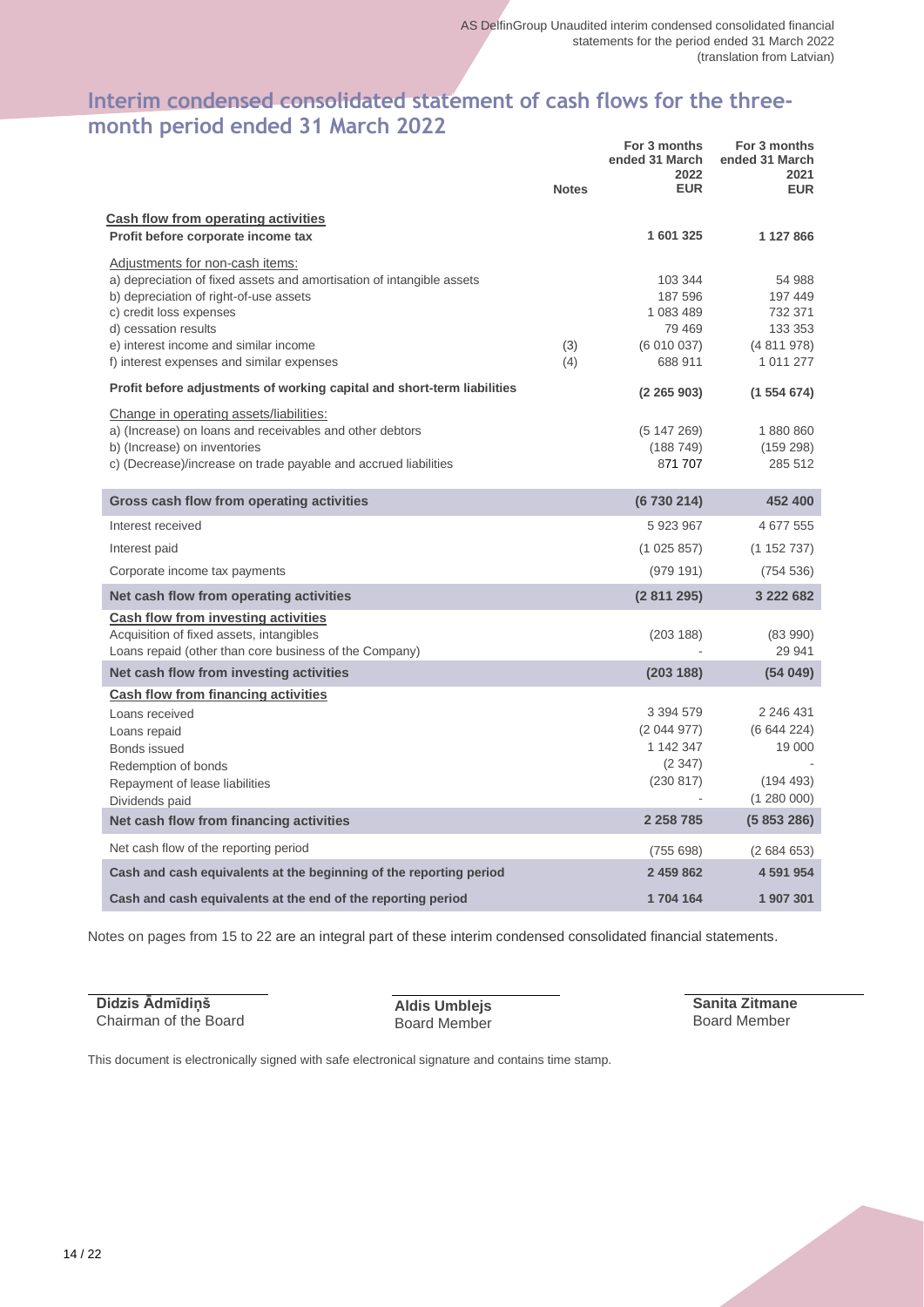#### **Notes**

#### **(1) Accounting policies**

#### **Basis of preparation**

These financial statements have been prepared based on the accounting policies and measurement principles as set out below.

The interim condensed consolidated financial statements for the three months ended 31 March 2022 have been prepared in accordance with IAS 34 Interim Financial Reporting. The Group has prepared the financial statements on the basis that it will continue to operate as a going concern. The Management considers that there are no material uncertainties that may cast significant doubt over this assumption. They have formed a judgement that there is a reasonable expectation that the Group has adequate resources to continue in operational existence for the foreseeable future, and not less than 12 months from the end of the reporting period.

The interim condensed consolidated financial statements do not include all the information and disclosures required in the annual financial statements, and should be read in conjunction with the Group's annual consolidated financial statements as at 31 December 2021.

These interim condensed consolidated financial statements are prepared and disclosed on a consolidated basis. The following subsidiaries are included in the consolidation: SIA *ViziaFinance* (100%) for the period ended 31 March 2022.

#### Restatement in comparative figures

- (a) The Management has identified a classification error on bond issuance commissions while preparing Group's financial statements. The error relates to incorrect classification of bond issuance commissions as bank commissions under Administrative costs. The error resulted in overstatement of amount of bank commission expenses and understatement of interest expenses;
- (b) The Management has identified a classification error on accrued interest expenses. The error relates to incorrect classification of accrued interest expenses for other borrowings under Credit loss expense and resulted in understatemed amount of credit loss expenses and overstatement of interest expenses. To comply with presentation requitements of IFRS 9, the Group reclassified mentioned amount from Credit loss expense to Interest expenses and similar expenses;
- (c) The Management has also identified a classification error on debt sale result. The error relates to incorrect classification of debt sale result under interest expenses and resulted in unstrstatement of Other operating expenses and overstatement of Interest expenses and similar expenses.

The aforementioned corrections were performed by restating each of the affected financial statements line items for the prior period, as follows:

#### **Statement of profit or loss**

|                                        | Reference     | <b>Before restatement</b><br>for 3 months ended<br>31 March 2021 | <b>Restatement</b> | After restatement<br>for 3 months ended<br>31 March 2021 |
|----------------------------------------|---------------|------------------------------------------------------------------|--------------------|----------------------------------------------------------|
| Net sales                              |               | 1 205 931                                                        |                    | 1 205 931                                                |
| Cost of sales                          |               | (748019)                                                         |                    | (748019)                                                 |
| Interest income and similar income     |               | 4 811 978                                                        |                    | 4 811 978                                                |
| Interest expenses and similar expenses | (a), (b), (c) | (1154902)                                                        | 143 625            | (1011277)                                                |
| Credit loss expense                    | (b)           | (705 553)                                                        | (26 818)           | (732371)                                                 |
| Gross profit                           |               | 3 409 435                                                        | 116 807            | 3 526 242                                                |
| Selling expenses                       |               | (1325686)                                                        |                    | (1325686)                                                |
| Administrative expenses                | (a)           | (964511)                                                         | 19831              | (944680)                                                 |
| Other operating income                 |               | 16 297                                                           |                    | 16 297                                                   |
| Other operating expenses               | (c)           | (7669)                                                           | (136638)           | (144307)                                                 |
| Profit before income tax               |               | 1 127 866                                                        | ٠                  | 1 127 866                                                |
| Income tax expenses                    |               | (323656)                                                         |                    | (323656)                                                 |
| Net profit for the reporting period    |               | 804 210                                                          |                    | 804 210                                                  |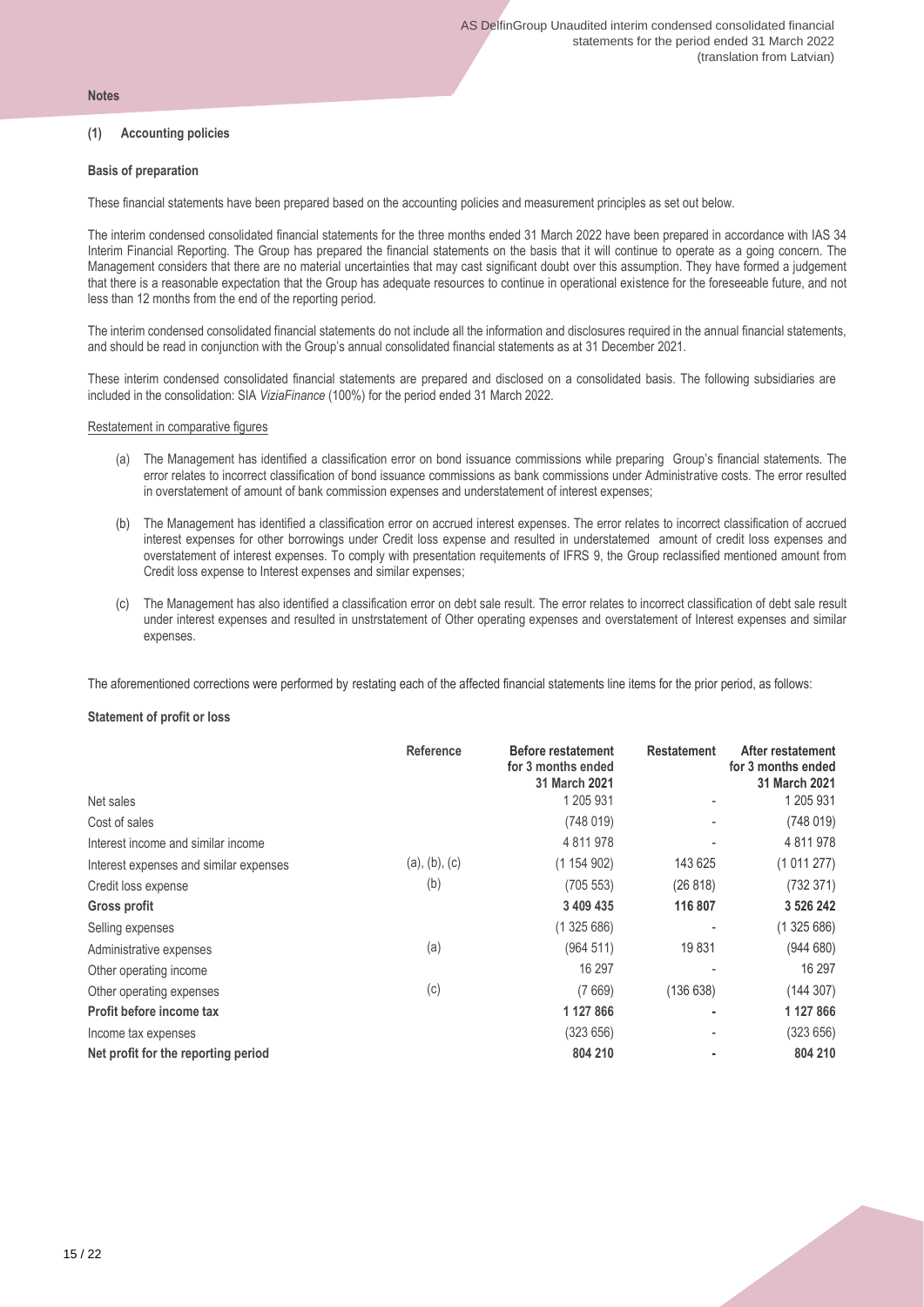#### **(2) Net sales**

**Net revenue by type of revenue**

|                                                         | For 3 months ended 31 March |            |  |
|---------------------------------------------------------|-----------------------------|------------|--|
|                                                         | 2022                        | 2021       |  |
|                                                         | <b>EUR</b>                  | <b>EUR</b> |  |
| Income from sales of goods                              | 1 168 210                   | 895 853    |  |
| Income from sales of precious metals                    | 142 283                     | 149 762    |  |
| Other income, loan and mortgage realisation and storage |                             |            |  |
| commission                                              | 155 264                     | 160 316    |  |
|                                                         | 1 465 757                   | 1 205 931  |  |
| All net sales are generated in Latvia.                  |                             |            |  |

#### **(3) Interest income and similar income**

|                                                            | For 3 months ended 31 March |             |  |
|------------------------------------------------------------|-----------------------------|-------------|--|
|                                                            | 2022                        | 2021        |  |
|                                                            | <b>EUR</b>                  | <b>EUR</b>  |  |
| Interest revenue calculated using effective interest rate: |                             |             |  |
| Interest income on unsecured loans                         | 4 886 211                   | 3736586     |  |
| Interest income on secured loans                           | 1 123 619                   | 1 073 620   |  |
| Other interest income                                      | 207                         | 1772        |  |
|                                                            | 6 010 037                   | 4 8 1 9 7 8 |  |

#### **(4) Interest expenses and similar expenses**

|                                                           | For 3 months ended 31 March |                               |  |
|-----------------------------------------------------------|-----------------------------|-------------------------------|--|
|                                                           | 2022                        | 2021<br>(restated,<br>Note 1) |  |
|                                                           | <b>EUR</b>                  | <b>EUR</b>                    |  |
| Interest expense on other borrowings                      | 339 292                     | 502 850                       |  |
| Bonds' coupon expense                                     | 303 176                     | 454 886                       |  |
| Interest expense on lease liabilities for leased premises | 45 880                      | 52759                         |  |
| Interest expense lease liabilities for leased vehicles    | 422                         | 726                           |  |
| Net loss on foreign exchange                              | 141                         | 56                            |  |
|                                                           | 688 911                     | 1 011 277                     |  |

#### **(5) Selling expenses**

|                                                                    | For 3 months ended 31 March |            |  |
|--------------------------------------------------------------------|-----------------------------|------------|--|
|                                                                    | 2022                        | 2021       |  |
|                                                                    | <b>EUR</b>                  | <b>EUR</b> |  |
| Salary expenses                                                    | 680 082                     | 577 266    |  |
| Advertising                                                        | 206 037                     | 132 362    |  |
| Social insurance                                                   | 159 828                     | 135 513    |  |
| Depreciation of right-of-use assets - premises                     | 156 992                     | 163 082    |  |
| Non-deductible VAT                                                 | 114 069                     | 66 715     |  |
| Depreciation of fixed assets and amortisation of intangible assets | 103 344                     | 54 988     |  |
| Maintenance expenses                                               | 79 600                      | 56 604     |  |
| Utilities expenses                                                 | 74 607                      | 47 264     |  |
| Provisions for unused annual leave                                 | 28 359                      | 15 408     |  |
| Transportation expenses                                            | 26 388                      | 20 975     |  |
| Depreciation of right-of-use assets - motor vehicles               | 5 5 7 7                     | 8 5 0 6    |  |
| Other expenses                                                     | 122 183                     | 47 003     |  |
|                                                                    | 1757066                     | 1 325 686  |  |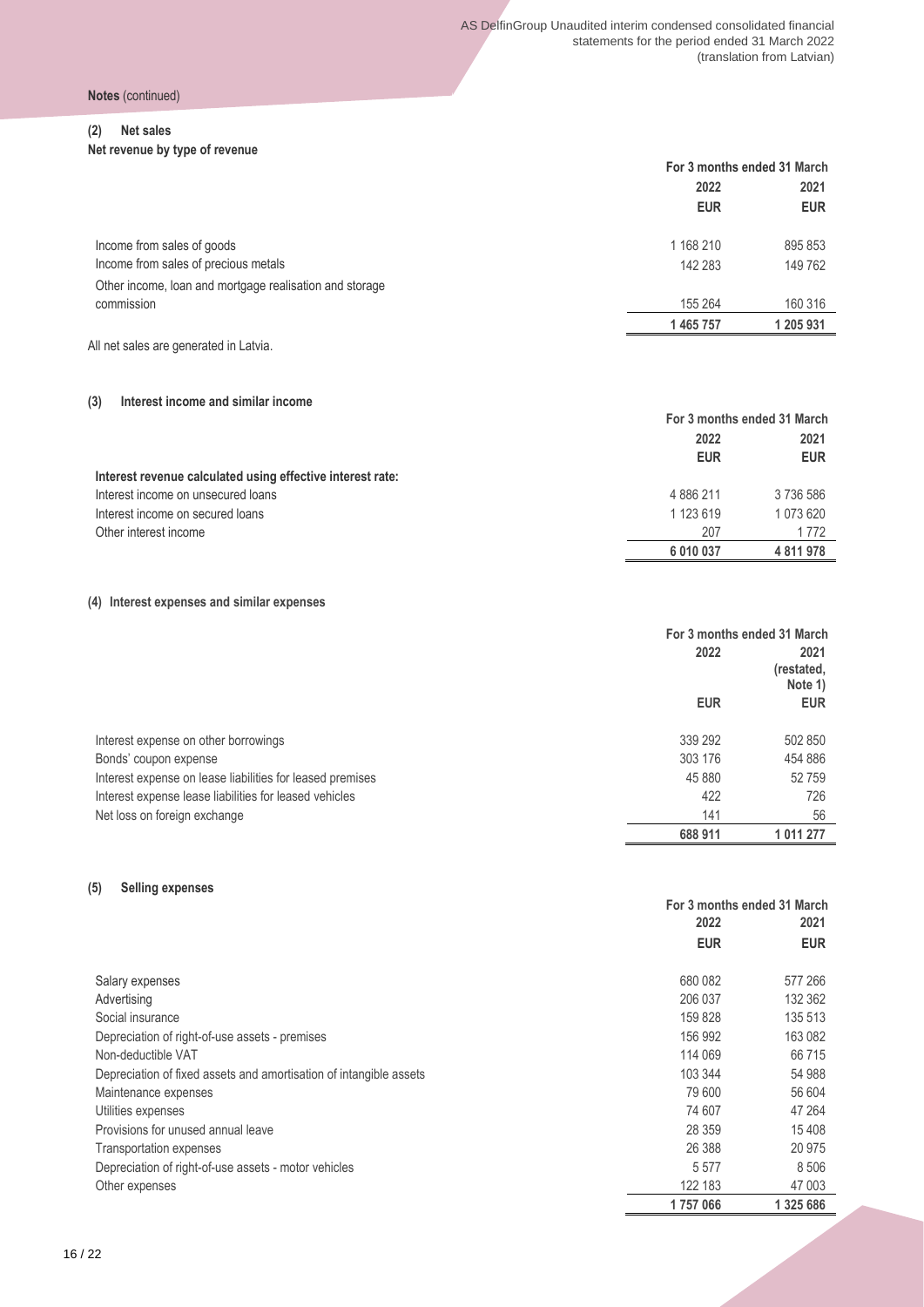#### **(6) Administrative expenses**

|                                                      |            | For 3 months ended 31 March   |  |  |
|------------------------------------------------------|------------|-------------------------------|--|--|
|                                                      | 2022       | 2021<br>(restated,<br>Note 1) |  |  |
|                                                      | <b>EUR</b> | <b>EUR</b>                    |  |  |
| Salary expenses                                      | 764 421    | 564 466                       |  |  |
| Social insurance                                     | 179 772    | 132712                        |  |  |
| Bank commission                                      | 133 930    | 81 0 27                       |  |  |
| Provisions for unused annual leave                   | 40 216     | 11 000                        |  |  |
| Communication expenses                               | 38 092     | 36 110                        |  |  |
| State fees and duties, licence expenses              | 34 289     | 41 553                        |  |  |
| Depreciation of right-of-use assets - premises       | 23 4 79    | 23 4 7 9                      |  |  |
| Legal advice                                         | 21 749     | 28 005                        |  |  |
| Depreciation of right-of-use assets - motor vehicles | 1548       | 2 3 8 2                       |  |  |
| Other administrative expenses                        | 41 908     | 23 946                        |  |  |
|                                                      | 1 279 404  | 944 680                       |  |  |

#### **(7) Earnings per share**

Earnings per share are calculated by dividing the net result for the year after taxation attributable to shareholders by the weighted average number of shares in issue during the year. The table below presents the income and share data used in the computations of basic earnings per share for the Group:

|                                       | For 3 months ended 31 March |                    |  |
|---------------------------------------|-----------------------------|--------------------|--|
|                                       | 2022<br><b>EUR</b>          | 2021<br><b>EUR</b> |  |
|                                       |                             |                    |  |
| Net profit attributed to shareholders | 1413669                     | 804 210            |  |
| Weighted average number of share      | 45 319 594                  | 40 000 000         |  |
| Earnings per share                    | 0.031                       | 0.020              |  |

There is no dilution effect on weighted average number of shares for three months period ended 31 March 2022 and 2021.

17 / 22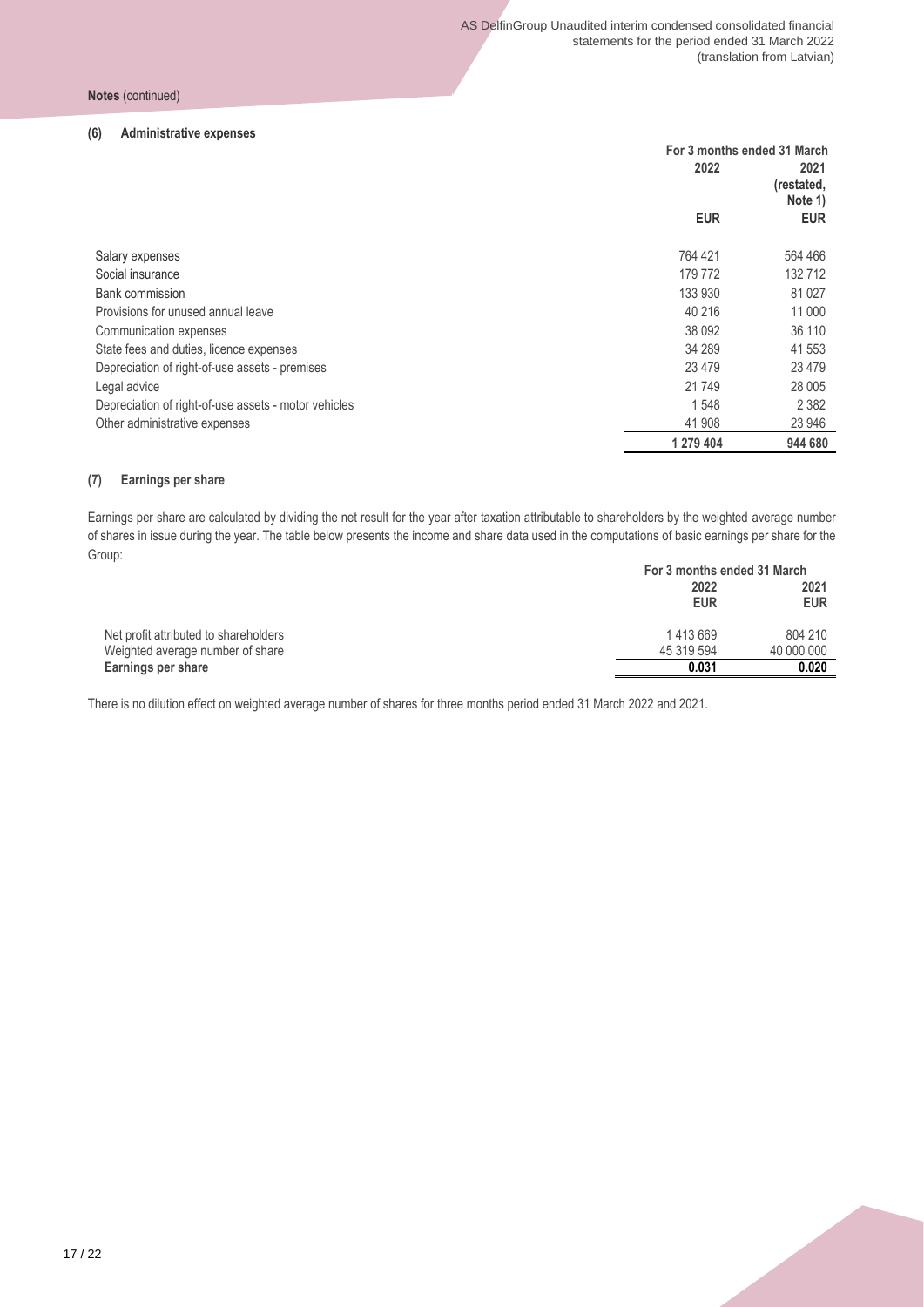#### **(8) Loans and receivables**

**a) Loans and receivables by loan type**

|                                                    | Group         | Group            |
|----------------------------------------------------|---------------|------------------|
|                                                    | 31 March 2022 | 31 December 2021 |
|                                                    | <b>EUR</b>    | <b>EUR</b>       |
| Debtors for loans issued against pledge            |               |                  |
| Long-term debtors for loans issued against pledge  | 122 593       | 95 0 58          |
| Short-term debtors for loans issued against pledge | 3 264 813     | 3 112 513        |
| Interest accrued for loans issued against pledge   | 158 640       | 164 698          |
| Debtors for loans issued against pledge, total     | 3 546 046     | 3 372 269        |
| Debtors for loans issued without pledge            |               |                  |
| Long-term debtors for loans issued without pledge  | 31 818 307    | 28 474 373       |
| Short-term debtors for loans issued without pledge | 13 788 262    | 13 078 077       |
| Interest accrued for loans issued without pledge   | 1 287 990     | 1 195 863        |
| Debtors for loans issued without pledge, total     | 46 894 559    | 42 748 313       |
| Loans and receivables before allowance, total      | 50 440 605    | 46 120 582       |
| ECL allowance on loans to customers                | (3349684)     | (3 158 832)      |
| Loans and receivables                              | 47 090 921    | 42 961 750       |

All loans are issued in euros. Weighted average term for consumer loans is 2.5 years and for pawn loans is one month.

The Group has signed a debt sale agreement that provides assigning of loans over 90 days in delay. Losses from these transactions were recognised in the current reporting period.

The claims in the amount of EUR 3 546 894 (31.12.2021: EUR 3 372 269) are secured by the value of the collateral. Claims against debtors for loans issued against pledge are secured by pledges, whose fair value is higher than the carrying value, therefore provisions for secured overdue loans are not made.

#### **b) Allowance for impairment of loans to customers at amortised cost**

An analysis of changes in the gross carrying value for loans issued and corresponding ECL during the three month period ended 31 March 2022 is as follows:

| Group                                             | Stage 1    | Stage 2   | Stage 3   | <b>POCI</b> | Total        |
|---------------------------------------------------|------------|-----------|-----------|-------------|--------------|
| Gross carrying value as at 1 January 2022         | 42 897 818 | 1673709   | 1 524 577 | 24 478      | 46 120 582   |
| New assets originated or purchased                | 15 922 619 |           |           |             | 15 922 619   |
| Assets settled or partly settled                  | (8727056)  | (725010)  | (229 581) | (24 478)    | (9706125)    |
| Assets written off                                | (21116)    | (1283110) | (608017)  |             | (1912243)    |
| Effect of interest accruals                       | 77489      | 1732      | (63449)   |             | 15772        |
| Transfers to Stage 1                              | 223 105    | (208353)  | (14752)   |             |              |
| Transfers to Stage 2                              | (3006396)  | 3 007 104 | (708)     |             |              |
| Transfers to Stage 3                              | (591312)   | (447 238) | 1 038 550 |             |              |
| At 31 March 2022                                  | 46 775 151 | 2018834   | 1646620   | ٠           | 50 440 605   |
|                                                   |            |           |           |             |              |
| Group                                             | Stage 1    | Stage 2   | Stage 3   | <b>POCI</b> | <b>Total</b> |
| ECL as at 1 January 2022                          | 1763 526   | 625 066   | 770 240   |             | 3 158 832    |
| New assets originated or purchased                | 684 641    |           |           |             | 684 641      |
| Assets settled or partly settled                  | (256 297)  | (116 462) | (134 553) |             | (507312)     |
| Assets written off                                | (1306)     | (307583)  | (306065)  |             | (614954)     |
| Effect of interest accruals                       | (950)      | (125 818) | (5493)    |             | (132 261)    |
| Transfers to Stage 1                              | 86 054     | (77401)   | (8653)    |             |              |
| Transfers to Stage 2                              | (179957)   | 180 382   | (425)     |             |              |
| Transfers to Stage 3                              | (43934)    | (153012)  | 196 946   |             |              |
| Impact on period end ECL due to transfers between |            |           |           |             |              |
| stages and due to changes in inputs used for ECL  |            |           |           |             |              |
| calculations                                      | (309 084)  | 680 034   | 389788    |             | 760 738      |
| <b>At 31 March 2022</b>                           | 1742693    | 705 206   | 901 785   | ٠           | 3 349 684    |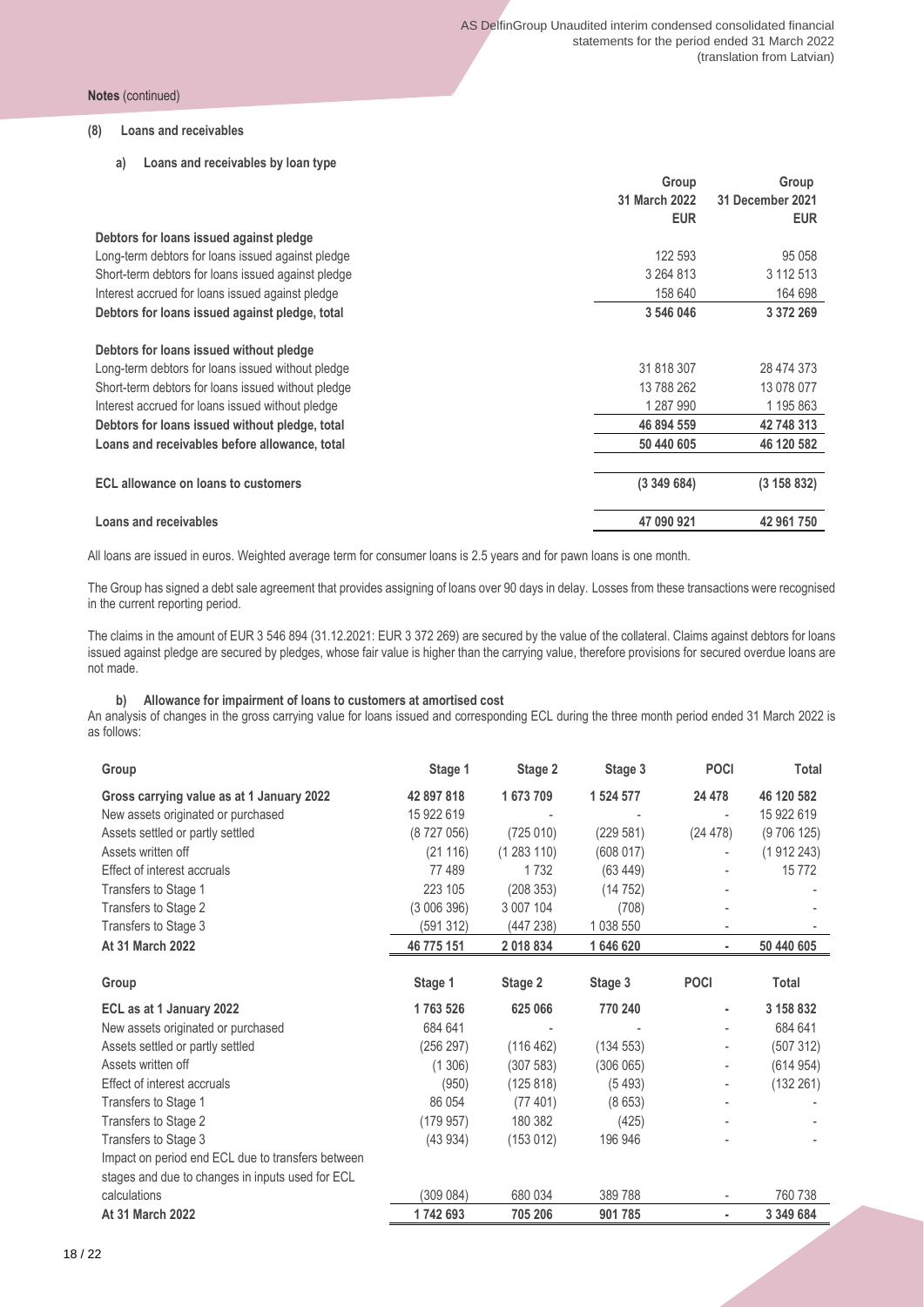#### **(8) Loans and receivables** (continued) **Loans and receivables by loan type** (continued)

**c) Age analysis of claims against debtors for loans issued:**

|                                               | Group         | Group            |
|-----------------------------------------------|---------------|------------------|
|                                               | 31 March 2022 | 31 December 2021 |
|                                               | <b>EUR</b>    | <b>EUR</b>       |
| Receivables not yet due                       | 43 083 234    | 39 713 633       |
| Outstanding 1-30 days                         | 3691916       | 3 3 3 8 7 7 1    |
| Outstanding 31-90 days                        | 2018834       | 1673709          |
| Outstanding 91-180 days                       | 506 751       | 315 061          |
| Outstanding for 181-360 days                  | 398 867       | 361 973          |
| Outstanding for more than 360 days            | 741 003       | 717435           |
| Total claims against debtors for loans issued | 50 440 605    | 46 120 582       |

#### **d) Age analysis of provision for bad and doubtful trade debtors:**

|                                                     | Group         | Group            |
|-----------------------------------------------------|---------------|------------------|
|                                                     | 31 March 2022 | 31 December 2021 |
|                                                     | <b>EUR</b>    | <b>EUR</b>       |
| For trade debtors not yet due                       | 1 239 107     | 1 271 700        |
| Outstanding 1-30 days                               | 449 347       | 437 588          |
| Outstanding 31-90 days                              | 705 208       | 625 066          |
| Outstanding 91-180 days                             | 264 877       | 150 816          |
| Outstanding for 181-360 days                        | 208 334       | 193 681          |
| Outstanding for more than 360 days                  | 482 811       | 479 981          |
| Total provisions for bad and doubtful trade debtors | 3 349 684     | 3 158 832        |

Loan loss allowance has been defined based on collectively assessed impairment.

#### **(9) Bonds issued**

|                                                       | Group<br>31 March 2022<br><b>EUR</b> | Group<br>31 December 2021<br><b>EUR</b> |
|-------------------------------------------------------|--------------------------------------|-----------------------------------------|
| Total long-term part of bonds issued                  | 11 974 796                           | 10 825 162                              |
| Bonds issued<br>Interest accrued                      | 15 8 65                              | 13 003                                  |
| Total short-term part of bonds issued                 | 15 865                               | 13 003                                  |
| <b>Bonds issued, total</b><br>Interest accrued, total | 11 974 796<br>15 865                 | 10 825 162<br>13 003                    |
| <b>Bonds issued net</b>                               | 11 990 661                           | 10 838 165                              |

As of 31 March 2022, the Parent company of the Group has outstanding bonds (ISIN LV0000850048) in the amount of EUR 5 000 000, registered with the Latvia Central Depository and issued in a closed offer on 9 July 2021 on the following terms – amount of emissions 5 000, amount of emissions recorded with nominal value 1 000 euro per each bond, coupon rate – 9.75%, coupon is paid once a month on the 25th date. The principal amount (EUR 1 000 per each bond) is to be repaid by 25 August 2023. The bonds are not secured.

On 26 November 2021 the Parent company of the Group has started a closed bond offering (ISIN LV0000802536) in the amount of EUR 10 000 000. The offering has been registered with the Latvia Central Depository on the following terms – amount of emissions 10 000, amount of emissions recorded with nominal value 1 000 euro per each bond, coupon rate – 8.00%, coupon is paid once a month on the 25th date. New bonds are issued periodically taking into account the need for financing. As of 31 March 2022 bonds in total of EUR 7 251 000 have been subscribed. The principal amount (EUR 1 000 per each bond) is to be repaid by 25 November 2023. The bonds are not secured.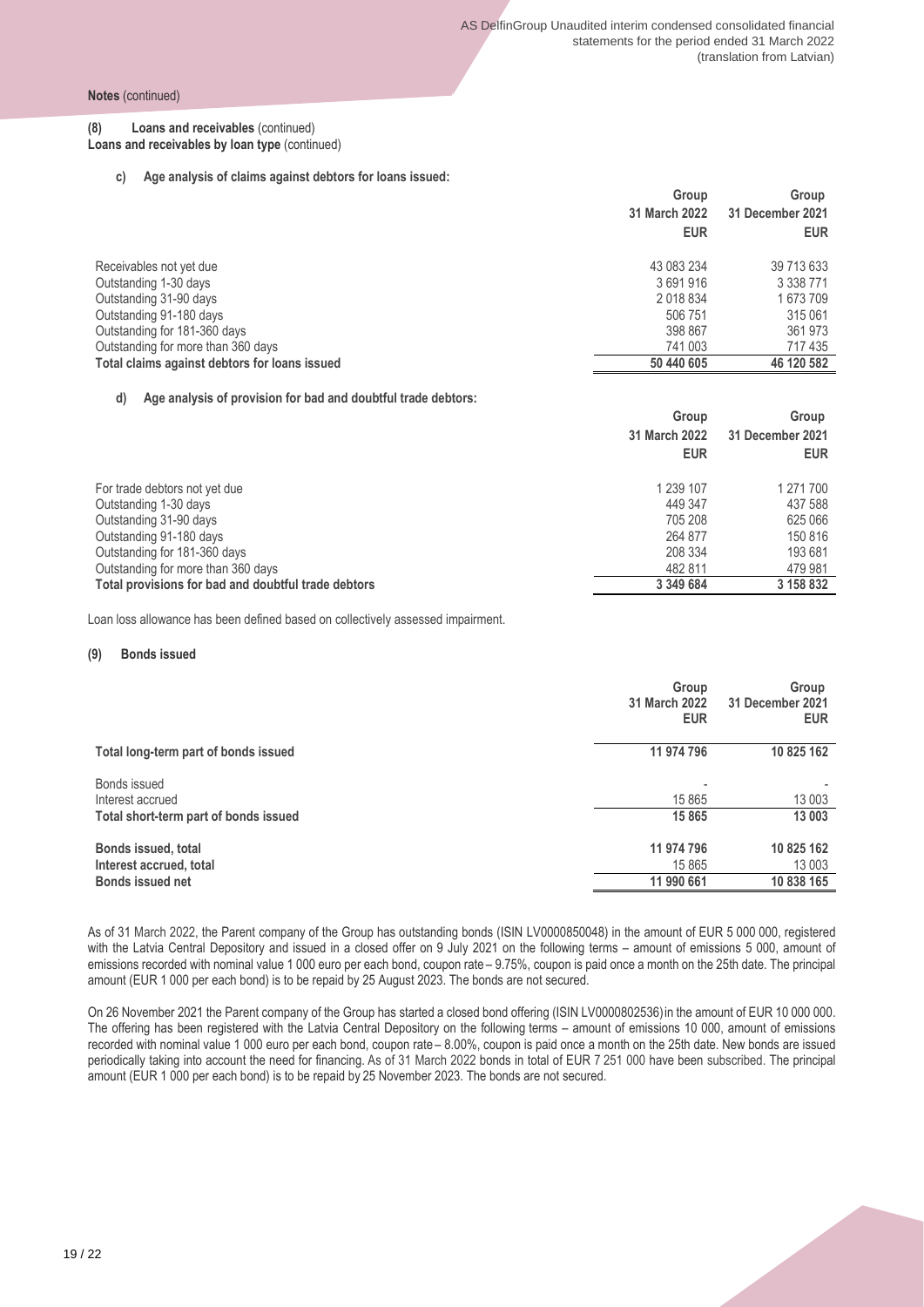#### **(10) Other borrowings**

|                              | Group<br>31 March 2022 | Group<br>31 December 2021 |  |
|------------------------------|------------------------|---------------------------|--|
|                              | <b>EUR</b>             | <b>EUR</b>                |  |
| Other long-term loans        | 9 158 404              | 8 0 8 6 4 6 8             |  |
| Total other long-term loans  | 9 158 404              | 8 0 8 6 4 6 8             |  |
| Other short-term loans       | 10 494 861             | 10 487 168                |  |
| Total other short-term loans | 10 494 861             | 10 487 168                |  |
| <b>Total other loans</b>     | 19 653 265             | 18 573 636                |  |
|                              |                        |                           |  |

The remaining amount on other borrowings is represented by loans received from crowdfunding platform SIA *Mintos Finance*, a company registered in the European Union. The weighted average annual interest rate as of 31 March 2022 is 9.5%. According to the loan agreement with SIA *Mintos finance* the loan matures according to the particular loan agreement terms concluded by the Company with its customers.

The Group has registered a commercial pledge by pledging its property and receivables, with a maximum claim amount of EUR 25 million as collateral in favour of SIA *Mintos Finance*.

#### **(11) Unpaid dividends**

On 28 March 2022 shareholders of the Group have approved distribution of the profit for the three-month period ended 31 December 2021 and to pay out extraordinary dividends of EUR 779 497.02 or EUR 0.0172 per share. Dividend payment date was 12 April 2022.

#### **(12) Related party transactions**

Unaudited interim condensed consolidated financial statements only show those related parties with whom there have been transactions during the reporting period or during the comparative period. All transactions with related parties are carried out in accordance with general market conditions.

|                                                                                                  | <b>Transactions for 3</b><br>months 2022<br><b>EUR</b> | <b>Transactions</b><br>in 2021<br><b>EUR</b> |
|--------------------------------------------------------------------------------------------------|--------------------------------------------------------|----------------------------------------------|
| Group's transactions with:                                                                       |                                                        |                                              |
| Owners of the parent company                                                                     |                                                        |                                              |
| Interest received                                                                                |                                                        |                                              |
| AE Consulting SIA                                                                                |                                                        | 9090                                         |
| L24 Finance SIA                                                                                  |                                                        | 775                                          |
| Services delivered                                                                               |                                                        |                                              |
| AE Consulting SIA                                                                                |                                                        | 75                                           |
| Goods sold                                                                                       |                                                        |                                              |
| AE Consulting SIA                                                                                |                                                        | 59                                           |
| Board members                                                                                    |                                                        | 1702                                         |
| Companies and individuals under common control or significant<br>influence<br>Services delivered |                                                        |                                              |
| <b>EA</b> investments AS                                                                         |                                                        | 153                                          |
| Other related companies<br>Services delivered                                                    |                                                        |                                              |
| EL Capital, SIA                                                                                  |                                                        | 6527                                         |
| EuroLombard Ltd.                                                                                 |                                                        | 1545                                         |

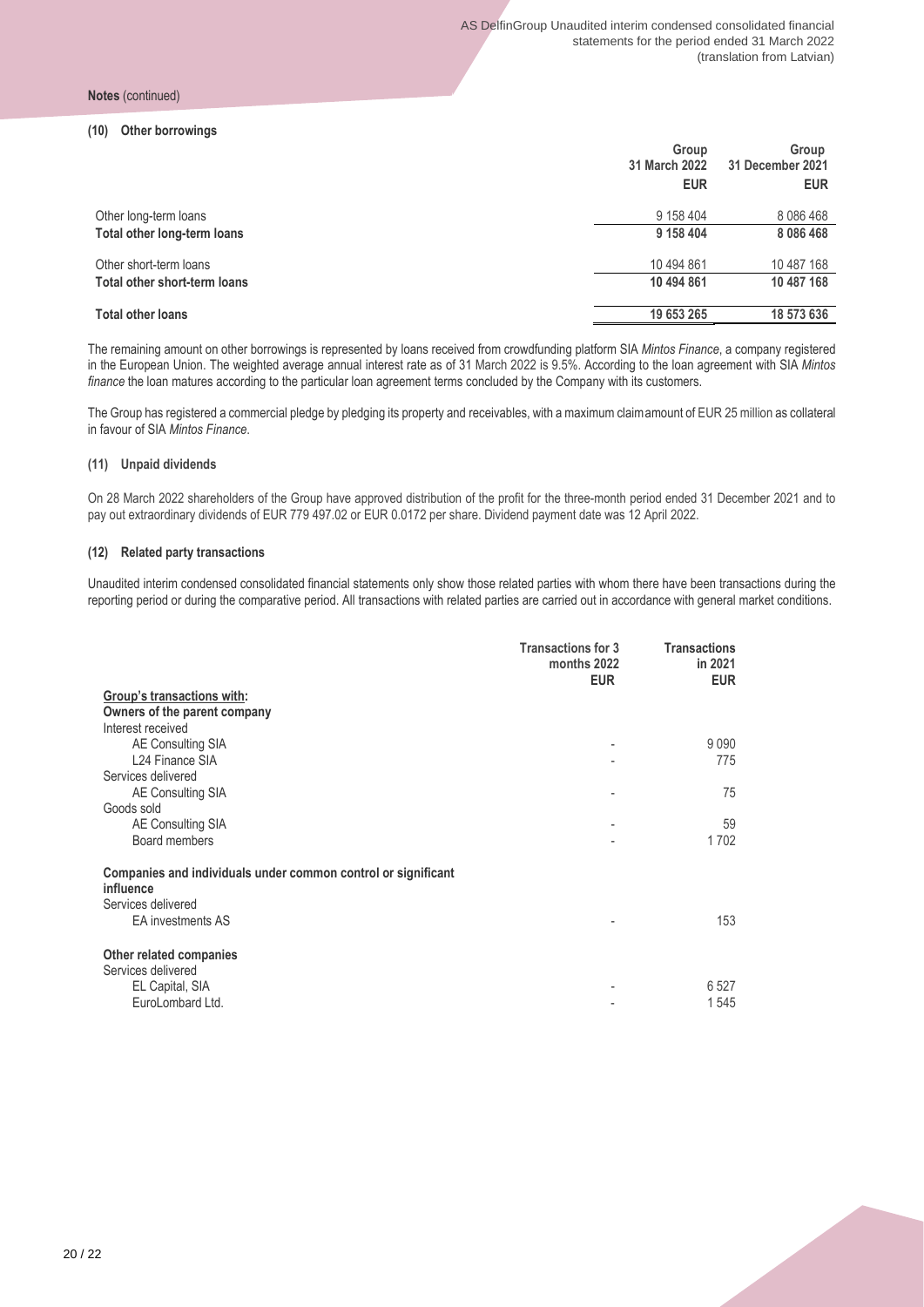#### **(13) Segment information**

For management purposes, the Company is organised into three operating segments based on products and services as follows:

| Pawn loan segment<br>Retail of pre-owned goods | Handling pawn loan issuance.<br>Sale of pre-owned goods in the branches and online purchased from customers.                                                                                                                                                                          |
|------------------------------------------------|---------------------------------------------------------------------------------------------------------------------------------------------------------------------------------------------------------------------------------------------------------------------------------------|
| Consumer loan segment                          | Handling consumer loans to customers, debt collection activities and loan cessions to external debt collection<br>companies.                                                                                                                                                          |
| Other operations segment                       | Providing loans for real estate development (only for three months period ending 31 March 2021. These loans are<br>no longer issued and are fully recovered), general administrative services to the companies of the Group,<br>transactions with related parties, dividends payable. |

Management monitors the operating results of its business units separately for the purpose of making decisions about resource allocation and performance assessment. Segment performance, as explained in the table below, is measured differently from profit or loss in the consolidated financial statements. Income taxes are managed on a group basis and are not allocated to operating segments. For the costs, for which direct allocation to a particular segment is not attributable, the judgement of the management is used to allocate general costs by segments, based on the following cost allocation drivers – loan issuance, segment income, segment employee count, segment employee costs, the amount of segment assets.

The following table presents income, profit, asset and liability information regarding the Group's operating segments. Based on the nature of the services, the Group's operations can be divided as follows (statement of profit or loss provisions are compared for the same period of the previous year, balance sheet positions are compared to the data as at 31.12.2021):

| <b>EUR</b>                         |                                       | <b>Consumer loans</b> |                                       | <b>Pawn loans</b> |                                       | <b>Retail of pre-owned</b><br>goods |                                       | <b>Other</b> |                                       | Total         |
|------------------------------------|---------------------------------------|-----------------------|---------------------------------------|-------------------|---------------------------------------|-------------------------------------|---------------------------------------|--------------|---------------------------------------|---------------|
|                                    | For 3 months period<br>ended 31 March |                       | For 3 months period<br>ended 31 March |                   | For 3 months period<br>ended 31 March |                                     | For 3 months period<br>ended 31 March |              | For 3 months period<br>ended 31 March |               |
|                                    | 2022                                  | 2021                  | 2022                                  | 2021              | 2022                                  | 2021                                | 2022                                  | 2021         | 2022                                  | 2021          |
| Assets                             | 47 345 457                            | 44 047 262            | 5 282 521                             | 5 102 128         | 3 060 744                             | 2890334                             | 778                                   | 24 8 16      | 55 689 500                            | 52 064 540    |
| Liabilities of<br>the segment      | 30 274 955                            | 28 196 358            | 4 3 6 5 8 7 1                         | 4 286 975         | 2 2 5 7 0 3 6                         | 2 182 444                           | 780 145                               | 21 4 4 2     | 37 678 007                            | 34 687 219    |
| Income<br>Net                      | 4886211                               | 3698928               | 1 123 618                             | 1 073 620         | 1465757                               | 1 205 931                           | 208                                   | 39 430       | 7 475 794                             | 6 0 1 7 9 0 9 |
| performance<br>of the              | 1849763                               | 1529561               | 290 540                               | 401 372           | 146 054                               | 168 968                             | 3879                                  | 39 981       | 2 2 9 2 2 3 6                         | 2 139 882     |
| segment<br>Financial<br>(expenses) | (586 308)                             | (809575)              | (64903)                               | (96 183)          | (37700)                               | (57601)                             | ٠                                     | (47918)      | (688911)                              | (1011277)     |
| Profit/(loss)<br>before taxes      | 1 263 455                             | 719 247               | 225 637                               | 305 189           | 108 354                               | 111 367                             | 3879                                  | (7937)       | 1601325                               | 1 127 866     |
| Corporate<br>income tax            | (148062)                              | (206 652)             | (26 442)                              | (87618)           | (12698)                               | (31979)                             | (454)                                 | 2 5 9 3      | (187656)                              | (323 656)     |

#### **(14) Guarantees issued, pledges**

The Group has registered a commercial pledge by pledging its property and receivables, with the maximum claim amount of EUR 25 million as collateral in favour of SIA *Mintos Finance*. As of 31 March 2022, the amount of secured liabilities constitutes EUR 19 653 265 for AS *Mintos Finance* (As of 31 December 2021 EUR 18 573 636).